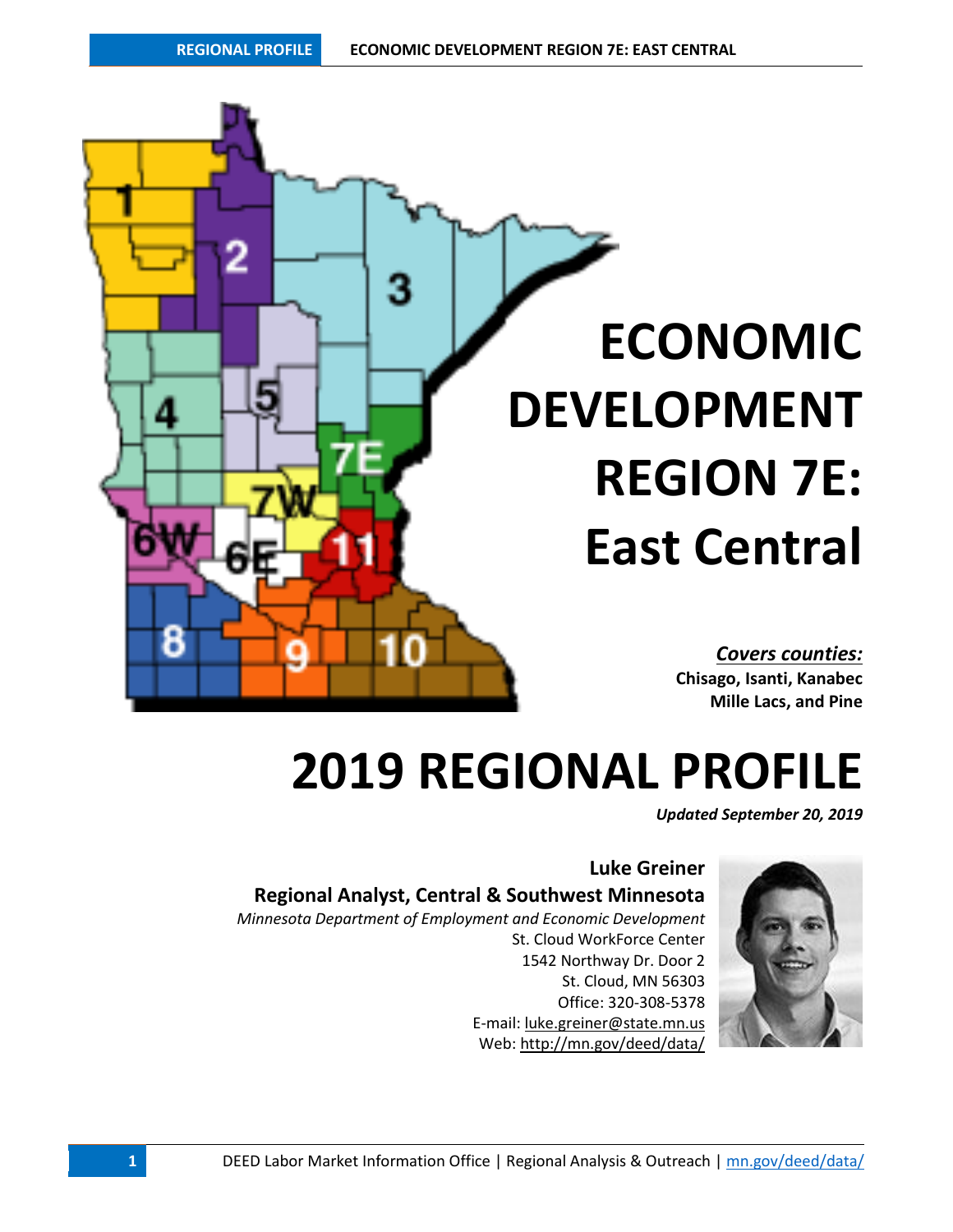# **DEMOGRAPHICS**

### **POPULATION CHANGE**

Economic Development Region 7E – East Central includes a total of 5 counties, located in the Central Minnesota planning region. Region 7E was home to 167,717 people in 2018, comprising 3.0 percent of the state's total population. The region saw a 2.4 percent population increase since 2010, making it the seventh largest of the 13 economic development regions (EDRs) in total population, and the sixth fastest growing. In comparison, the state of Minnesota saw a 5.8 percent gain from 2010 to 2018 (Table 1).

| Table 1. Population Change 2010-2018 |            |                                                         |                  |         |  |  |  |  |  |
|--------------------------------------|------------|---------------------------------------------------------|------------------|---------|--|--|--|--|--|
|                                      | 2010       | 2018                                                    | 2010-2018 Change |         |  |  |  |  |  |
|                                      | Population | <b>Estimates</b>                                        | <b>Number</b>    | Percent |  |  |  |  |  |
| <b>Region 7E</b>                     | 163,789    | 167,717                                                 | $+3,928$         | $+2.4%$ |  |  |  |  |  |
| Chisago Co.                          | 53,887     | 55,922                                                  | $+2,035$         | $+3.8%$ |  |  |  |  |  |
| Isanti Co.                           | 37,816     | 39,966                                                  | $+2,150$         | $+5.7%$ |  |  |  |  |  |
| Kanabec Co.                          | 16,239     | 16,207                                                  | $-32$            | $-0.2%$ |  |  |  |  |  |
| Mille Lacs Co.                       | 26,097     | 26,139                                                  | $+42$            | $+0.2%$ |  |  |  |  |  |
| Pine Co.                             | 29,750     | 29,483                                                  | $-267$           | $-0.9%$ |  |  |  |  |  |
| <b>Minnesota</b>                     | 5,303,925  | 5,611,179                                               | +307,254         | $+5.8%$ |  |  |  |  |  |
|                                      |            | <b>Source: U.S. Census Bureau, Population Estimates</b> |                  |         |  |  |  |  |  |

Chisago County is the largest county in Region 7E – East Central and is the 18<sup>th</sup> largest county of 87 in the state, with just under 56,000 people in 2018. It added 2,035 people, a 3.8 percent increase, since 2010, the 23<sup>rd</sup> fastest growth rate. Isanti County experienced the largest growth in the region with an increase of 2,150 people and now has under 40,000 people. The next largest county is Pine County with 29,483 people but has declined in population since 2010 while Mille Lacs County has increased slightly and has 26,139 people and Kanabec County is the smallest county in the region with 16,207 people, the 52<sup>nd</sup> largest county in the state.

### **COMPONENTS OF POPULATION CHANGE**

Region 7E has experienced a natural increase – more births than deaths – of 3,088 people so far this decade. The region also gained population because of net migration with an increase of 865 people with 380 additional residents because of international migration. In total, there was an increase of 3,929 people due to migration and natural increase (Table 2).

| Region 7E is now home to  | <b>Table 2. Estimates of the Component</b> |               |                 |     |
|---------------------------|--------------------------------------------|---------------|-----------------|-----|
| 2,629 foreign born        |                                            |               |                 |     |
| residents, or about 1.6   |                                            | <b>Total</b>  | <b>Natural</b>  |     |
|                           |                                            | <b>Change</b> | <b>Increase</b> | Bi  |
| percent of the total      | Region 7E                                  | $+3.929$      | $+3,088$        | 14  |
| population. The number of | Minnesota                                  | +307,254      | +228,289        | 570 |
| immigrants in the region  |                                            |               |                 |     |
|                           |                                            |               |                 |     |

| Table 2. Estimates of the Components of Population Change, 2010-2018 |               |                 |                                             |               |              |                                                          |                 |  |  |
|----------------------------------------------------------------------|---------------|-----------------|---------------------------------------------|---------------|--------------|----------------------------------------------------------|-----------------|--|--|
|                                                                      |               |                 | <b>Net Migration</b><br><b>Vital Events</b> |               |              |                                                          |                 |  |  |
|                                                                      | <b>Total</b>  | <b>Natural</b>  |                                             |               | Inter-       |                                                          |                 |  |  |
|                                                                      | <b>Change</b> | <b>Increase</b> | <b>Births</b>                               | <b>Deaths</b> | <b>Total</b> | national                                                 | <b>Domestic</b> |  |  |
| Region 7E                                                            | $+3.929$      | $+3,088$        | 14.694                                      | 11,606        | +865         | +380                                                     | +485            |  |  |
| Minnesota                                                            | +307,254      | +228,289        | 570,171                                     | 341.882       | $+81.671$    | +107,830                                                 | $-26.159$       |  |  |
|                                                                      |               |                 |                                             |               |              | Source: U.S. Census Bureau, Population Estimates Program |                 |  |  |

jumped by 15 percent since 2010, less the statewide growth rate of 22.2 percent. Just under half (1,070 people) of these immigrants were from Asia, while the second largest number were from Europe, accounting for 23.1 percent of the region's immigrants. Lastly, there were 505 people from Latin America but this population has decreased since 2010.

Based on year of entry, Region 7E's foreign born population was "older" than the rest of the state. About 18 percent of the region's immigrants entered the U.S. since 2010 and another 26 percent entered between 2000 and 2009, compared to 21.5 and 33.4 percent statewide. The remaining 56 percent of immigrants in the region settled in the U.S. prior to 2000. Foreign-born residents have a younger age profile than the native born population, with 50 percent being between 25 and 54 years of age, compared to 39 percent of the total population. About 25 percent of the foreign-born population has less than a high school degree while another 28 percent is a high school graduate. Meanwhile, 20.2 percent of foreign-born people in the region have a bachelor's or higher degree.

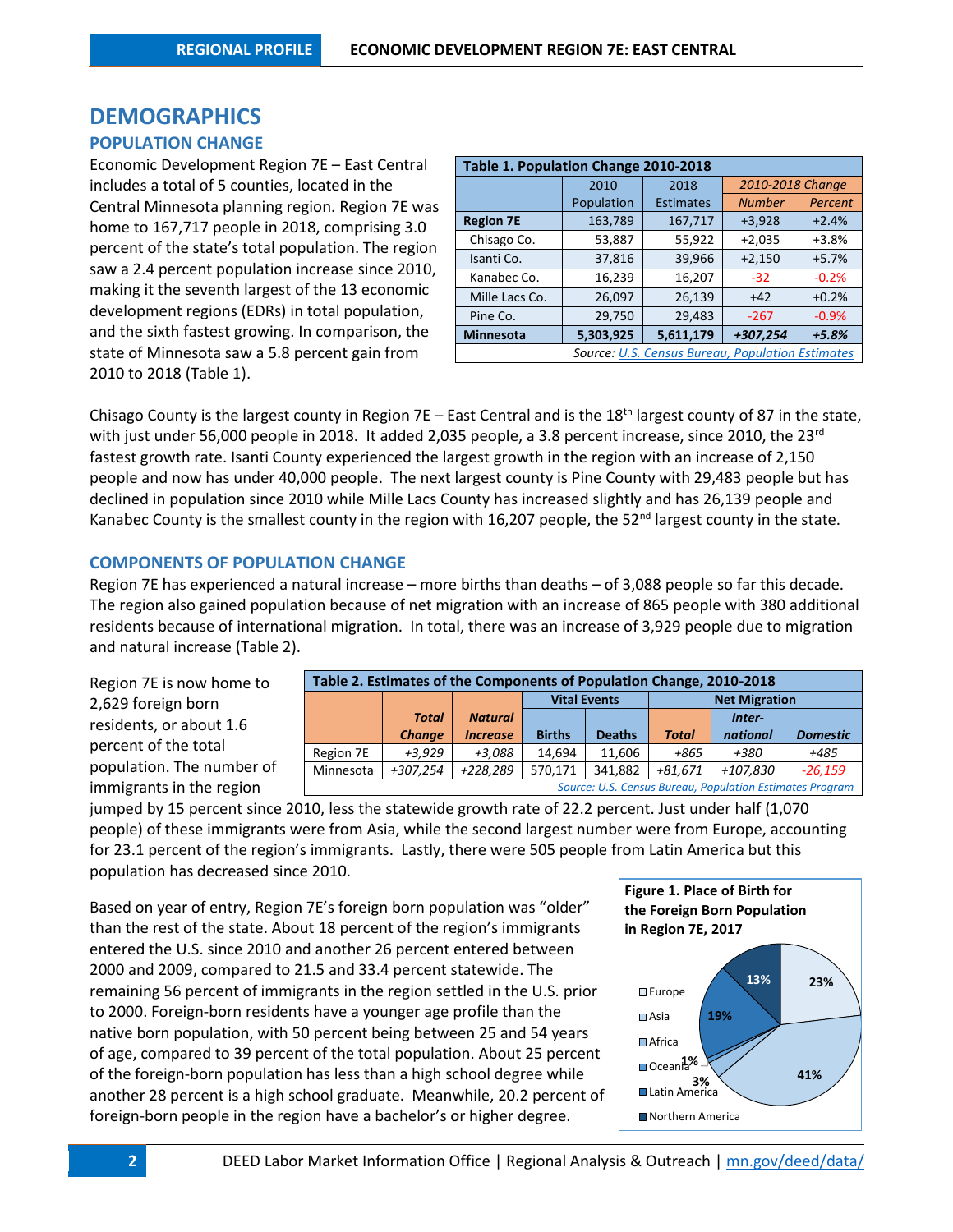### **POPULATION BY AGE GROUP**

Region 7E has a much older population than the rest of the state, with 17.4 percent of residents aged 65 years and over, compared to 15.4 percent statewide. In addition, Region 7E had a much higher percentage of people in the 45 to 64 year old age group, but consequently had a lower percentage of people in the 25- to 44-yearold age group, typically considered the "prime working years". A large portion of the area's population is a part of the Baby Boom generation, which is creating a significant shift in regional demographics over time. Between 2000 and 2018, over 25,000 more residents were in the 55 years or older groups (see Figure 2 and Figure 3).





# **POPULATION PROJECTIONS BY AGE GROUP**

Despite the rapid recent growth, Region 7E is projected to experience only slight population growth in the next 20 years. According to the [State Demographic](http://mn.gov/admin/demography/data-by-topic/population-data/our-projections/index.jsp)  [Center,](http://mn.gov/admin/demography/data-by-topic/population-data/our-projections/index.jsp) Region 7E is expected to gain just 384 new residents from 2020 to 2040, a 0.2 percent increase (see Figure 4). The state of Minnesota is projected to grow 8.8 percent.

Much of this population growth is expected to happen in older age groups. Region 7E is projected to add 14,300 people aged 65 years and over, as well as about 6,000 people in the 25- to 44-yearold age group, along with a small increase in children under 5 years of age. However, Region 7E is projected to lose over 7,500 people from 5 to 24 years, and about 14,000 people in the 45 to 64 year old age group – as current Baby Boomers continue to age.

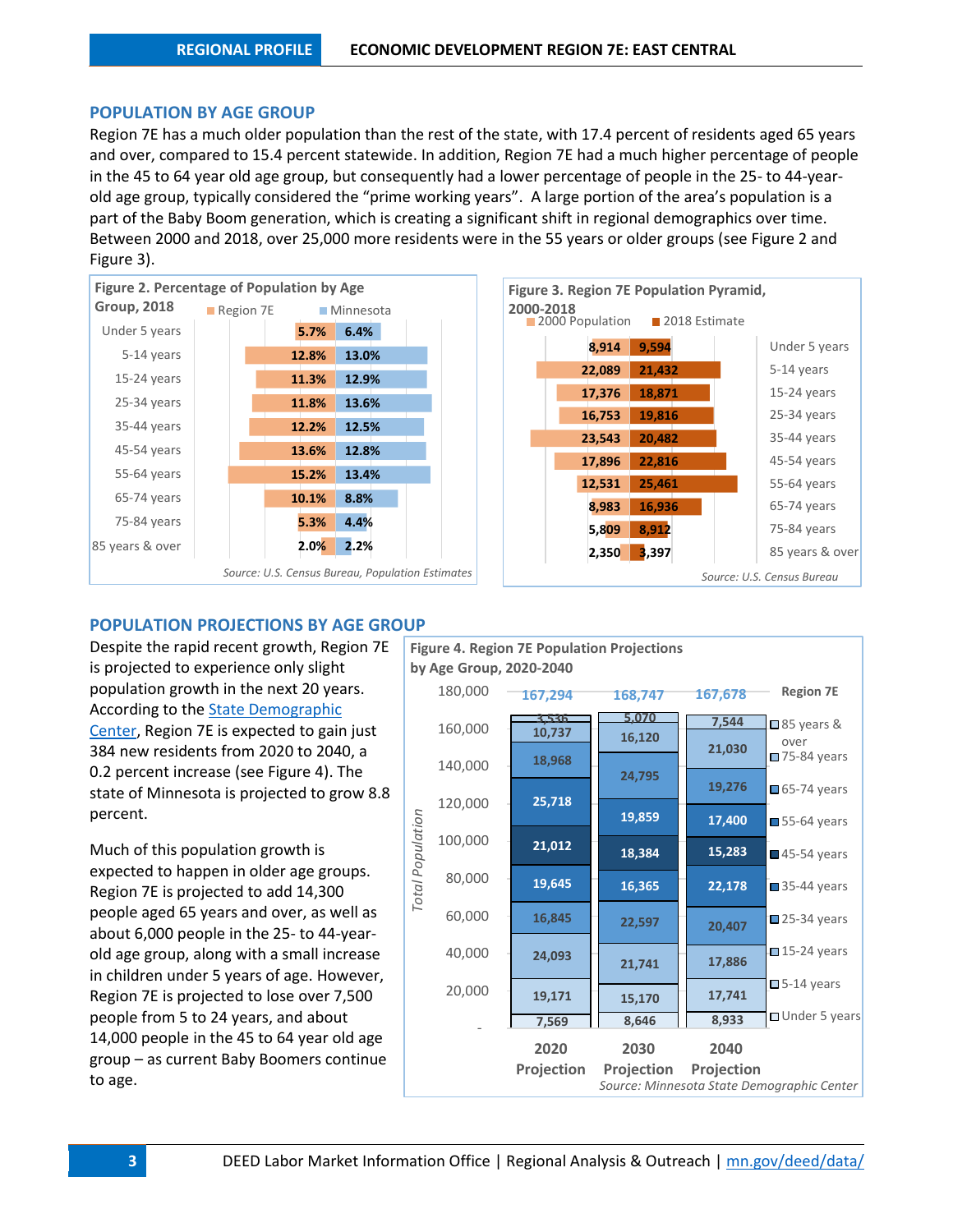### **POPULATION BY RACE**

Region 7E's population is less diverse than the state's, but is becoming more diverse over time. In 2017, 94 percent of the region's residents reported white alone as their race, compared to 84 percent of residents statewide. At 1.5 percent, Region 7E had a higher percentage of American Indian or Alaska Natives than the state, but otherwise had much smaller percentages of people of all other race and origin groups, especially Black or African American, Asian, and Hispanic or Latino origin (Table 3).

With just over 3,400 people, the largest race group other than white is Two or More Races, which increased 167 percent from 2000 to 2017. The region saw a 17.4 percent gain in the number of white residents, but saw much faster increases in most other race groups. Three minority groups more than doubled from 2000 to 2017, including people of Hispanic or Latino origin.

### **EDUCATIONAL ATTAINMENT**

With 29 percent of adults aged 25 years and over having a college degree, Region 7E has lower educational attainment than the state, where 42.7 percent of adults have an associate, bachelor's, or advanced degree. However, 11.4 percent of adults in Region 7E have an associate degree, which outpaces the state. Another 25.9 percent have some college experience, but no degree.

Educational attainment varied significantly by race and ethnicity in Region 7E. In addition to overall educational attainment being lower in the region than the state, the percentage of people of other races with less than a high school diploma was even higher. Nearly two-thirds of Black or African American residents in the region had a high school diploma or less, as did just over 50 percent of American Indians. In contrast, a higher percentage of people of Some Other Race, Two or More Races, or Hispanic or Latino origin had attended some college, but did not earn a degree (Figure 5).

|                                                          |               | <b>Region 7E</b> | <b>Minnesota</b>                                             |         |                             |
|----------------------------------------------------------|---------------|------------------|--------------------------------------------------------------|---------|-----------------------------|
| <b>Table 3. Race and Hispanic</b><br><b>Origin, 2017</b> | <b>Number</b> | Percent          | <b>Change</b><br>from<br>2000-2017                           | Percent | Change<br>from<br>2000-2017 |
| Total                                                    | 163,521       | 100.0%           | $+20.0\%$                                                    | 100.0%  | +11.6%                      |
| White                                                    | 153,883       | 94.1%            | $+17.4%$                                                     | 83.7%   | $+4.5%$                     |
| <b>Black or African American</b>                         | 1,769         | 1.1%             | $+146.7%$                                                    | 6.0%    | +90.4%                      |
| American Indian & Alaska Nativel                         | 2,496         | 1.5%             | $+11.0%$                                                     | 1.0%    | $+4.7%$                     |
| Asian & Other Pac. Islander                              | 1,400         | 0.9%             | $+120.8%$                                                    | 4.7%    | $+79.2%$                    |
| Some Other Race                                          | 570           | 0.3%             | $+67.2%$                                                     | 1.7%    | $+45.3%$                    |
| Two or More Races                                        | 3,403         | 2.1%             | +166.9%                                                      | 2.8%    | +86.7%                      |
| Hispanic or Latino                                       | 3,437         | 2.1%             | $+121.6%$                                                    | 5.2%    | +98.5%                      |
|                                                          |               |                  | <b>Source: U.S. Census Bureau, American Community Survey</b> |         |                             |

| <b>Table 4. Educational Attainment for</b>                    | <b>Region 7E</b> |                | <b>Minnesota</b> |
|---------------------------------------------------------------|------------------|----------------|------------------|
| the Population Aged 25 years & Over                           | <b>Number</b>    | <b>Percent</b> | Percent          |
| Total, 25 years & over                                        | 113,506          | 100.0%         | 100.0%           |
| Less than high school                                         | 9,609            | 8.5%           | 7.8%             |
| High school graduate (incl. equiv.)                           | 41,880           | 36.9%          | 25.6%            |
| Some college, no degree                                       | 29,368           | 25.9%          | 23.8%            |
| Associate's degree                                            | 12,899           | 11.4%          | 10.6%            |
| Bachelor's degree                                             | 13,847           | 12.2%          | 21.7%            |
| Advanced degree                                               | 5,903            | 5.2%           | 10.4%            |
| Source: 2013-2017 American Community Survey, 5-Year Estimates |                  |                |                  |

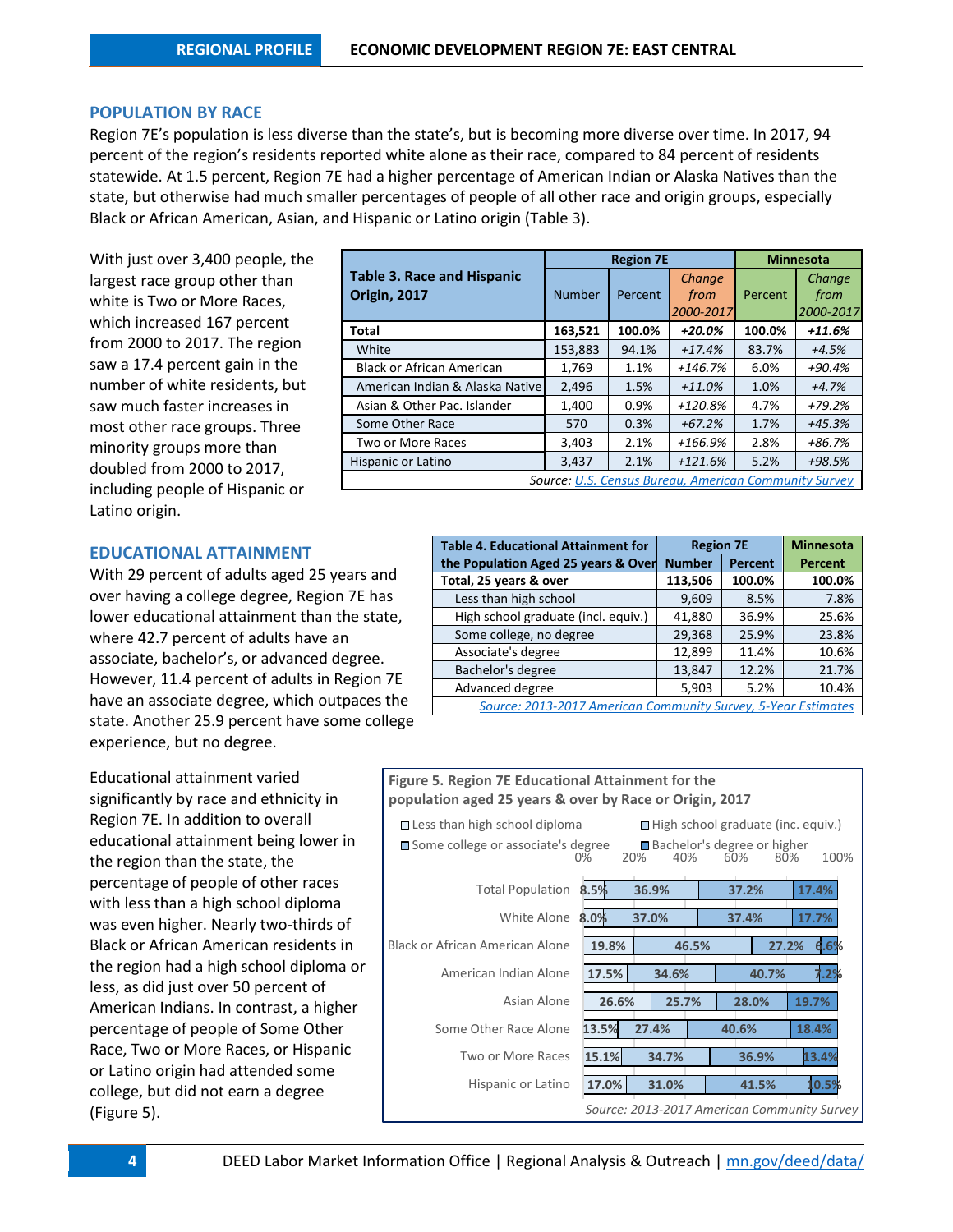# **LABOR FORCE**

### **LABOR FORCE CHANGE**

## According to data from DEED's [Local](http://www.mn.gov/deed/data/data-tools/laus/)  [Area Unemployment Statistics](http://www.mn.gov/deed/data/data-tools/laus/)

program, Region 7E had an annual average labor force count of just over 87,000 workers through 2018. In line with the region's population increase, Region 7E has gained about 13,000 workers since 2000; a 17.3 percent increase. After rising rapidly in the early part of the century, labor force growth has slowed considerably so far this decade (Figure 6). Region 7E has almost the exact same number of available workers in 2017 as it had in 2010, despite the addition of 2,222 workers in the past three years. With low unemployment rates, the labor



market in Region 7E is now extremely tight, with about 3,600 unemployed workers actively seeking work in 2018, down from a peak of 8,500 workers in 2010.

Averaging a net gain of 2,081 additional labor force participants per year between 1990 and 2000, employers in Region 7E were able to tap into a large and growing pool of talented workers. Although the regional labor force and economy continue to grow, the rate of labor force growth is slowing down considerably, demonstrated by Region 7E adding an average of only 25 workers per year from 2010 to 2018 (Figure 7). Increasingly tight labor markets and a growing scarcity of workers is now recognized as one of the most significant barriers to future economic growth in Region 7E. In the face of these constraints, it has become evident that a more diverse workforce in terms of age, gender, race, ethnicity, disability status, and immigration has been and will continue to be a vital source of the workers that employers need to succeed. As the white, native-born workforce continues to age, younger workers of different races or from different countries will comprise the fastest growing segment of the labor force.



**5** DEED Labor Market Information Office | Regional Analysis & Outreach [| mn.gov/deed/data/](http://www.mn.gov/deed/data/)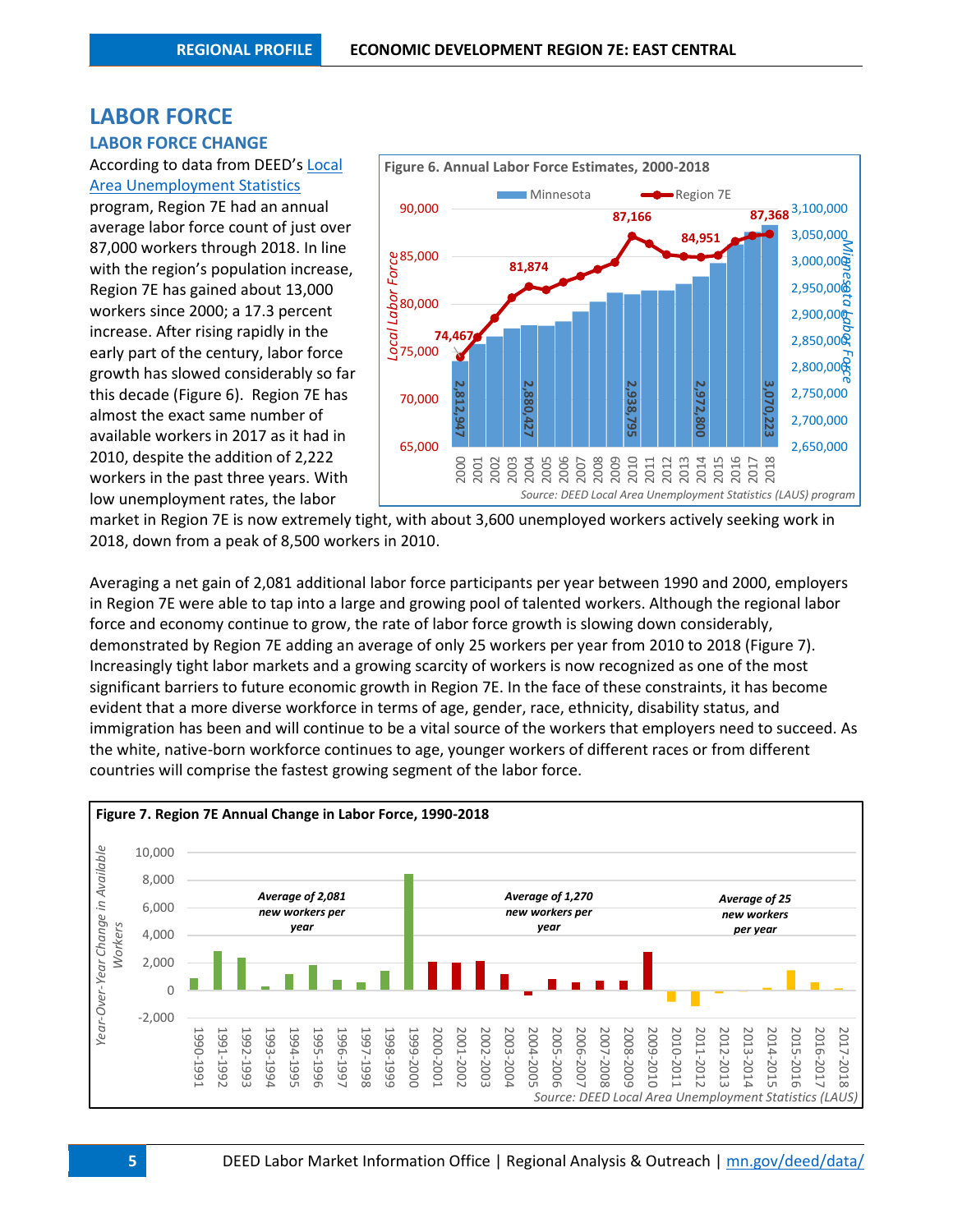### **LABOR FORCE PROJECTIONS**

In step with the region's projected population stability and decline, applying current labor force participation rates to population projections by age group, as shown in Figure 4, would lead to even larger declines in workforce numbers in Region 7E over the next decade (Table 5).

Though the size of the labor force is expected to decline, the age composition of the workforce will also see a significant shift over time, with a steady gain in the number of

| <b>Table 5. Region 7E Labor Force Projections</b>                     |                                                                      |                    |                         |                |  |  |  |  |  |
|-----------------------------------------------------------------------|----------------------------------------------------------------------|--------------------|-------------------------|----------------|--|--|--|--|--|
|                                                                       | 2020                                                                 | 2030               | <b>2020-2030 Change</b> |                |  |  |  |  |  |
|                                                                       | <b>Labor Force</b>                                                   | <b>Labor Force</b> |                         |                |  |  |  |  |  |
|                                                                       | <b>Projection</b>                                                    | Projection         | <b>Numeric</b>          | <b>Percent</b> |  |  |  |  |  |
| 16 to 19 years                                                        | 5,100                                                                | 4,042              | $-1,057$                | $-20.7%$       |  |  |  |  |  |
| 20 to 24 years                                                        | 10,205                                                               | 10,301             | $+96$                   | $+0.9%$        |  |  |  |  |  |
| 25 to 44 years                                                        | 30,591                                                               | 32,664             | $+2,072$                | $+6.8%$        |  |  |  |  |  |
| 45 to 54 years                                                        | 17,871                                                               | 15,636             | $-2,235$                | $-12.5%$       |  |  |  |  |  |
| 55 to 64 years                                                        | 17,030                                                               | 13,150             | $-3,880$                | $-22.8%$       |  |  |  |  |  |
| 65 to 74 years                                                        | 4,231                                                                | 5,531              | $+1,300$                | $+30.7%$       |  |  |  |  |  |
| 75 years & over                                                       | 779                                                                  | 1,156              | $+377$                  | +48.5%         |  |  |  |  |  |
| <b>Total Labor Force</b>                                              | 85,807                                                               | 82,481             | $-3,326$                | $-3.9%$        |  |  |  |  |  |
| Source: calculated from Minnesota State Demographic Center population |                                                                      |                    |                         |                |  |  |  |  |  |
|                                                                       | projections and 2013-2017 American Community Survey 5-Year Estimates |                    |                         |                |  |  |  |  |  |

workers aged 20 to 44 years and gains in workers aged 65 years and over against huge declines in the number of workers aged 45 to 64 years. The region may lose about 6,115 workers in the 45 to 64 year old age group as the Baby Boom generation moves through the population pyramid. The 25 to 54 year old age group will still be the largest part of the labor force, accounting for 59 percent of the total. This will likely lead to a tight labor market in the future, with employers needing to respond to the changing labor force availability.

### **EMPLOYMENT CHARACTERISTICS**

With 65.2 percent of people aged 16 years and over in the labor force, Region 7E had lower labor force participation rates than the state's 70 percent. The region had lower labor force participation rates than the state in all but the youngest age groups, and the overall rate was even lower because a higher percentage of Region 7E's labor force was in older age groups (Table 6).

Likewise, the region had lower participation rates than the state in all race groups; and higher unemployment rates for all but one minority group – Some Other Race. In sum, unemployment rates were highest for young people and minorities. In addition, there were 5,640 workers with disabilities in the regional labor force. Increasing labor force participation rates and lowering unemployment rates for groups that have barriers would help grow the region's labor force.

| Table 6. Region 7E Employment Characteristics, 2017         |        |                                                               |        |                    |       |  |  |  |
|-------------------------------------------------------------|--------|---------------------------------------------------------------|--------|--------------------|-------|--|--|--|
|                                                             |        | <b>Region 7E</b>                                              |        | <b>Minnesota</b>   |       |  |  |  |
|                                                             | Labor  | <b>Labor Force</b>                                            | Unemp. | Labor Force Unemp. |       |  |  |  |
| <b>Age Group</b>                                            | Force  | Partic. Rate                                                  | Rate   | Partic. Rate       | Rate  |  |  |  |
| <b>Total Labor Force</b>                                    | 84,898 | 65.2%                                                         | 5.2%   | 69.9%              | 4.3%  |  |  |  |
| 16 to 19 years                                              | 4,233  | 53.6%                                                         | 11.6%  | 52.6%              | 12.8% |  |  |  |
| 20 to 24 years                                              | 7,310  | 83.7%                                                         | 9.6%   | 84.2%              | 7.1%  |  |  |  |
| 25 to 44 years                                              | 32,928 | 83.8%                                                         | 5.2%   | 88.4%              | 3.9%  |  |  |  |
| 45 to 54 years                                              | 21,039 | 85.1%                                                         | 4.2%   | 87.2%              | 3.0%  |  |  |  |
| 55 to 64 years                                              | 15,373 | 66.2%                                                         | 3.7%   | 72.5%              | 3.2%  |  |  |  |
| 65 to 74 years                                              | 3,391  | 22.3%                                                         | 1.6%   | 27.4%              | 2.7%  |  |  |  |
| 75 years & over                                             | 604    | 5.5%                                                          | 1.4%   | 6.1%               | 2.8%  |  |  |  |
| <b>Employment Characteristics by Gender</b>                 |        |                                                               |        |                    |       |  |  |  |
| Male                                                        | 44,833 | 67.1%                                                         | 5.9%   | 73.7%              | 4.8%  |  |  |  |
| Female                                                      | 40,036 | 63.2%                                                         | 4.3%   | 66.1%              | 3.8%  |  |  |  |
| Employment Characteristics by Race & Hispanic Origin        |        |                                                               |        |                    |       |  |  |  |
| White alone                                                 | 81,286 | 65.8%                                                         | 5.0%   | 69.7%              | 3.6%  |  |  |  |
| <b>Black or African American</b>                            | 400    | 26.0%                                                         | 4.0%   | 69.8%              | 11.0% |  |  |  |
| American Indian & Alaska Native                             | 966    | 52.1%                                                         | 15.7%  | 58.6%              | 13.3% |  |  |  |
| Asian or Other Pacific Islanders                            | 730    | 69.4%                                                         | 8.9%   | 71.1%              | 5.2%  |  |  |  |
| Some Other Race                                             | 258    | 69.2%                                                         | 5.8%   | 77.2%              | 7.5%  |  |  |  |
| <b>Two or More Races</b>                                    | 1,244  | 68.3%                                                         | 9.1%   | 72.5%              | 9.1%  |  |  |  |
| Hispanic or Latino                                          | 1,527  | 66.3%                                                         | 9.8%   | 76.2%              | 7.2%  |  |  |  |
| <b>Employment Characteristics by Disability</b>             |        |                                                               |        |                    |       |  |  |  |
| With Any Disability                                         | 5,640  | 50.3%                                                         | 10.0%  | 52.3%              | 9.5%  |  |  |  |
| <b>Employment Characteristics by Educational Attainment</b> |        |                                                               |        |                    |       |  |  |  |
| Population 25 to 64 years                                   | 69,336 | 79.5%                                                         | 4.7%   | 84.1%              | 3.5%  |  |  |  |
| Less than H.S. Diploma                                      | 3,613  | 63.7%                                                         | 6.1%   | 65.4%              | 4.9%  |  |  |  |
| H.S. Diploma or Equivalent                                  | 22,357 | 74.2%                                                         | 3.4%   | 78.7%              | 2.9%  |  |  |  |
| Some College or Assoc. Degree                               | 29,091 | 82.6%                                                         | 4.1%   | 85.2%              | 3.5%  |  |  |  |
| Bachelor's Degree or Higher                                 | 14,271 | 88.0%                                                         | 2.0%   | 89.6%              | 2.1%  |  |  |  |
|                                                             |        | Source: 2013-2017 American Community Survey, 5-Year Estimates |        |                    |       |  |  |  |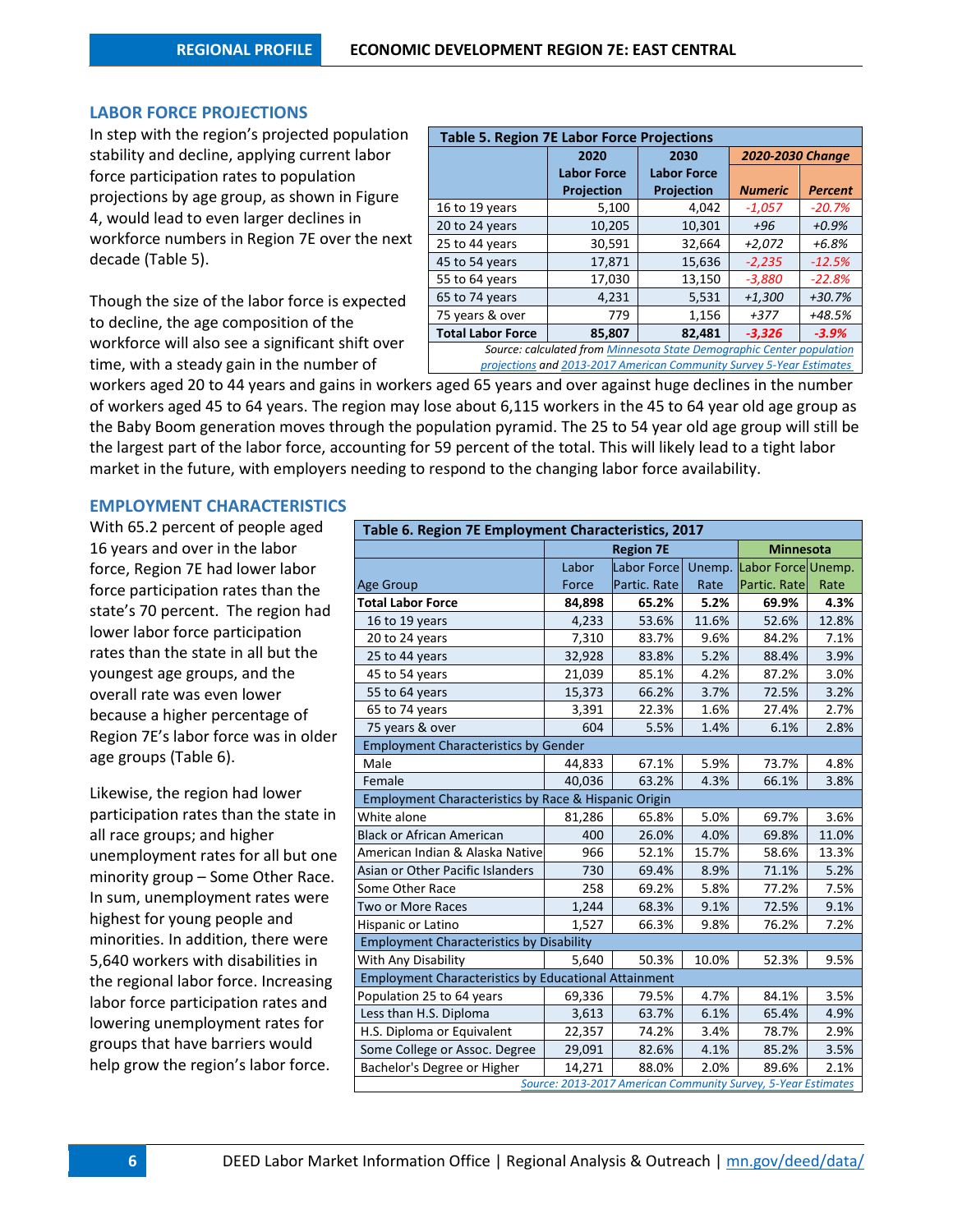#### **UNEMPLOYMENT RATE**

Region 7E has consistently had higher unemployment rates than the state, typically hovering around 1.5 percent above the state rate. According to DEED's [Local Area Unemployment](http://www.mn.gov/deed/data/data-tools/laus/)  [Statistics,](http://www.mn.gov/deed/data/data-tools/laus/) Region 7E's rate rose as high as 10.8 percent in 2009, which was the highest of the 13 EDRs, and 3 percent above the state rate. Since then, the state and region's economies have recovered and unemployment rates have dropped, with Region 7E reporting 4.1 percent in 2018,



which was still 1.2 percent above the state rate (Figure 8).

### **JOBSEEKERS PER VACANCY**

As the number of available workers has declined, the region's labor market has tightened. One clear demonstration of this is the ratio of unemployed jobseekers per vacancy, which dipped to 1.4 to-1 in 2018. (Figure 9).

According to recent Job Vacancy Survey results, there were 2,170 openings reported by employers compared to 3,119 unemployed jobseekers in the region. The ratio climbed as high as 30-to-1 during the recession.



### **COMMUTE SHED AND LABOR SHED**

According to commuting data from the [Census](http://onthemap.ces.census.gov/)  [Bureau,](http://onthemap.ces.census.gov/) Region 7E is a net labor exporter, having more workers than available jobs. In sum, 32,712 workers both lived and worked in Region 7E in 2017, while 15,721 workers drove into the region from surrounding counties for work, compared to 49,227 workers who lived in the region but drove to surrounding counties for work (Table 7 and Figure 10).

| Table 7. Region 7E Inflow/Outflow                 | 2017   |              |
|---------------------------------------------------|--------|--------------|
| Job Counts (All Jobs), 2017                       | Count  | <b>Share</b> |
| <b>Employed in the Selection Area</b>             | 48,433 | 100.0%       |
| Employed in the Selection Area but Living Outside | 15,721 | 32.5%        |
| <b>Employed and Living in the Selection Area</b>  | 32,712 | 67.5%        |
|                                                   |        |              |
| Living in the Selection Area                      | 81,939 | 100.0%       |
| Living in the Selection Area but Employed Outside | 49,227 | 60.1%        |
| Living and Employed in the Selection Area         | 32,712 | 39.9%        |
| Source: U.S. Census Bureau, OnTheMap              |        |              |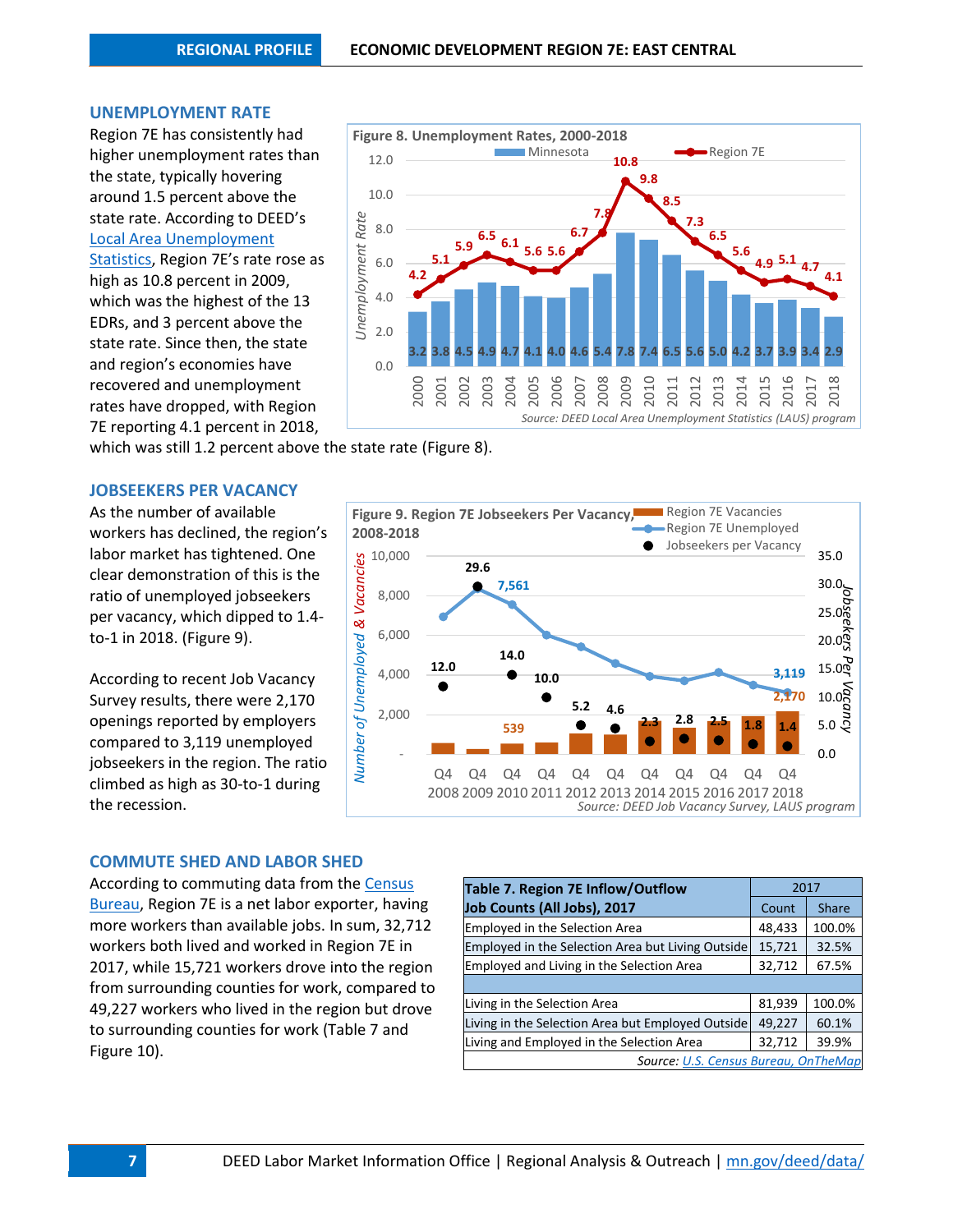Chisago County is the largest county and the largest employment center in the region and was the biggest draw for workers, followed by Isanti County, Pine County, Mille Lacs County, and Kanabec County is the smallest. Most workers in the region commute to the Twin-Cities metro area and Hennepin County, as well as to the northern and eastern counties like Ramsey, Anoka, and Washington County (Figure 10).



# **INCOMES, WAGES AND OCCUPATIONS**

## **HOUSEHOLD INCOMES**

At \$62,962, household incomes were lower in Region 7E than the state, where the median income in 2017 was \$65,699. Just under 40 percent of the households in the region had incomes below \$50,000 in 2017, compared to 37.8 percent statewide. Similarly, only 24.4 percent of households in Region 7E earned over \$100,000 per year, compared to 29.7 percent of households statewide (Figure 11).

Median household incomes varied by race or origin in the region. Asian households reported the highest incomes in Region 7E, with a median income that was about \$25,000 higher than for White households. In contrast, American Indian and Black or African American households reported much lower household incomes, as did households of Some Other Race Alone (Figure 12).



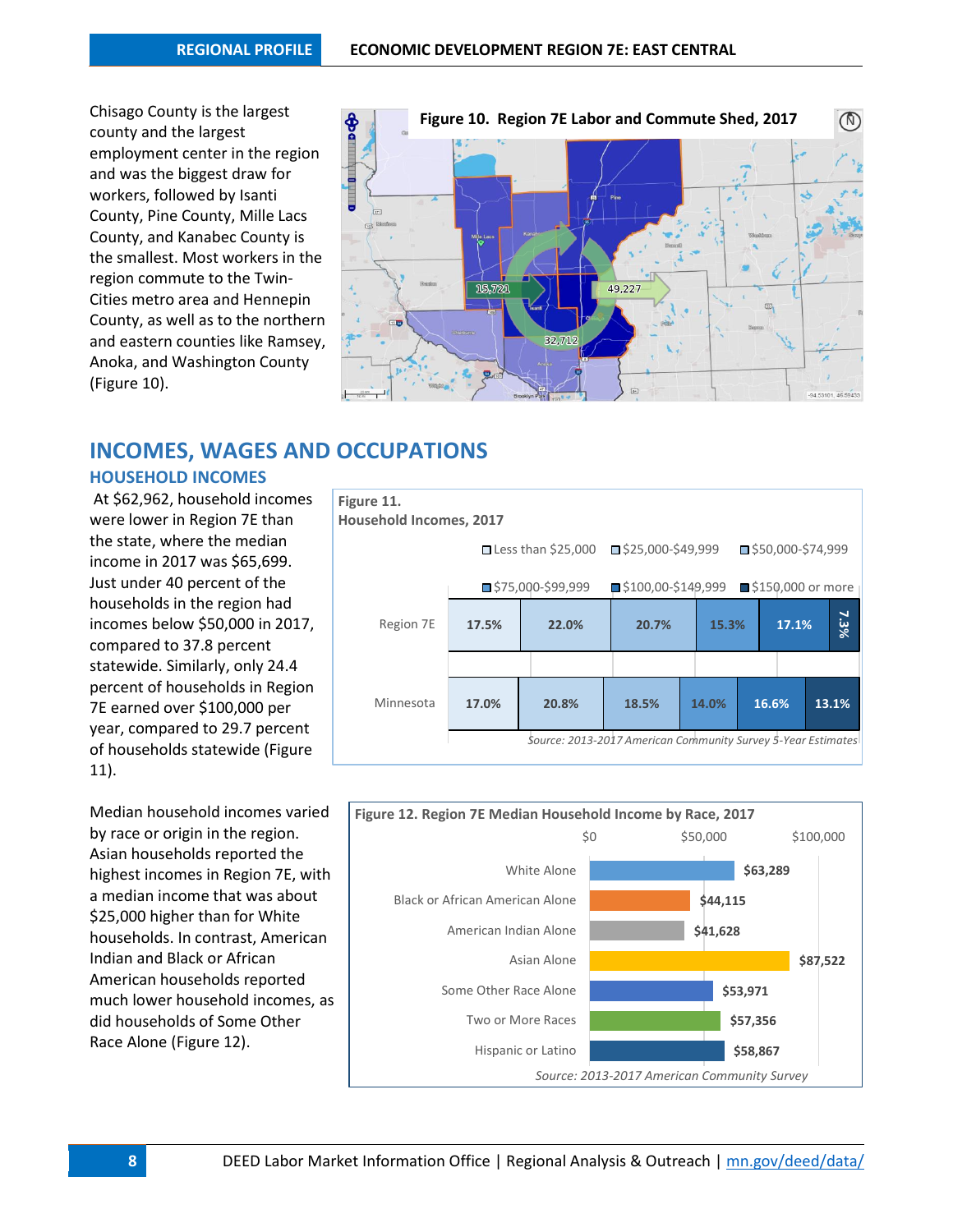### **COST OF LIVING**

According to DEED's [Cost of Living tool,](http://www.mn.gov/deed/data/data-tools/col/) the basic needs budget for an average Minnesota family (which consists of 2 adults and 1 child, with 1 full-time and 1 part-time worker) was \$55,548 in 2018. The cost of living for a similar family in Region 7E was \$57,696 – which was the second highest of the 13 EDRs in the state, behind only the Twin Cities metro area. The highest monthly costs were for transportation, food, and housing; but the cost of the region's child care and taxes were significantly higher than the state. In order to meet the basic cost of living for the region, the workers in the family scenario described would need to earn \$18.49 per hour over the course of 60 hours per work week (Table 8).

DEED's Cost of Living tool provides different estimates for household compositions including single people, partnered couples, and up to 4 children. For a single person living alone and working full-time, the estimated yearly cost in Region 7E would be \$33,204, which would require an hourly wage of \$15.96 to meet the basic needs standard of living (Table 8). That was the highest in the state.

| Table 8. Region 7E Cost of Living, 2018 |                |          |                 |                           |       |               |                |           |       |              |
|-----------------------------------------|----------------|----------|-----------------|---------------------------|-------|---------------|----------------|-----------|-------|--------------|
|                                         | <b>Number</b>  | Yearly   | <b>Hourly</b>   | <b>Monthly Costs</b>      |       |               |                |           |       |              |
| <b>Family Composition</b>               | <b>of</b>      | Cost of  | <b>Wage</b>     | <b>Child</b>              | Food  | <b>Health</b> | <b>Housing</b> | Trans-    |       | <b>Taxes</b> |
|                                         | <b>Workers</b> | Living   | <b>Required</b> | Care                      |       | Care          |                | portation | Other |              |
| <b>Region 7E</b>                        |                |          |                 |                           |       |               |                |           |       |              |
| Single, 0 children                      | 1 FT           | \$33,204 | \$15.96         | \$0                       | \$325 | \$137         | \$759          | \$784     | \$333 | \$429        |
| Single, 1 child                         | 1 FT           | \$54,840 | \$26.37         | \$920                     | \$480 | \$322         | \$992          | \$789     | \$452 | \$615        |
| 2 parents, 1 child                      | 1 FT, 1 PT     | \$57,696 | \$18.49         | \$460                     | \$743 | \$485         | \$992          | \$922     | \$533 | \$673        |
| 2 parents, 2 children                   | 2FT            | \$84,780 | \$20.38         | \$1,440                   | \$970 | \$493         | \$1,355        | \$975     | \$714 | \$1,118      |
|                                         |                |          |                 | <b>State of Minnesota</b> |       |               |                |           |       |              |
| Single, 0 children                      | . FT           | \$30,900 | \$14.86         | \$0                       | \$335 | \$137         | \$759          | \$629     | \$336 | \$379        |
| 2 parents, 1 child                      | 1 FT, 1 PT     | \$55,548 | \$17.80         | \$511                     | \$764 | \$484         | \$986          | \$729     | \$537 | \$618        |
| Source: DEED Cost of Living tool        |                |          |                 |                           |       |               |                |           |       |              |

Overall, Region 7E's poverty rate was 8.8 percent, which was just below the statewide rate of 10.5 percent. Like incomes, poverty levels varied widely by race and origin. It was estimated that over 26.3 percent of the region's Black or African American population was below the poverty level in 2017, compared to just 8.3 percent of the white population. Likewise, poverty levels hovered around 25 percent for American Indians, and 19 percent for people of Hispanic or Latino origin or some other race. About 10 percent of Asian or other Pacific Islanders also were below the poverty



level in 2017 and 14 percent of Two or More Races were below the poverty level. With the exception of the higher rate for Whites, the region's poverty rate was below the statewide rates (Figure 13).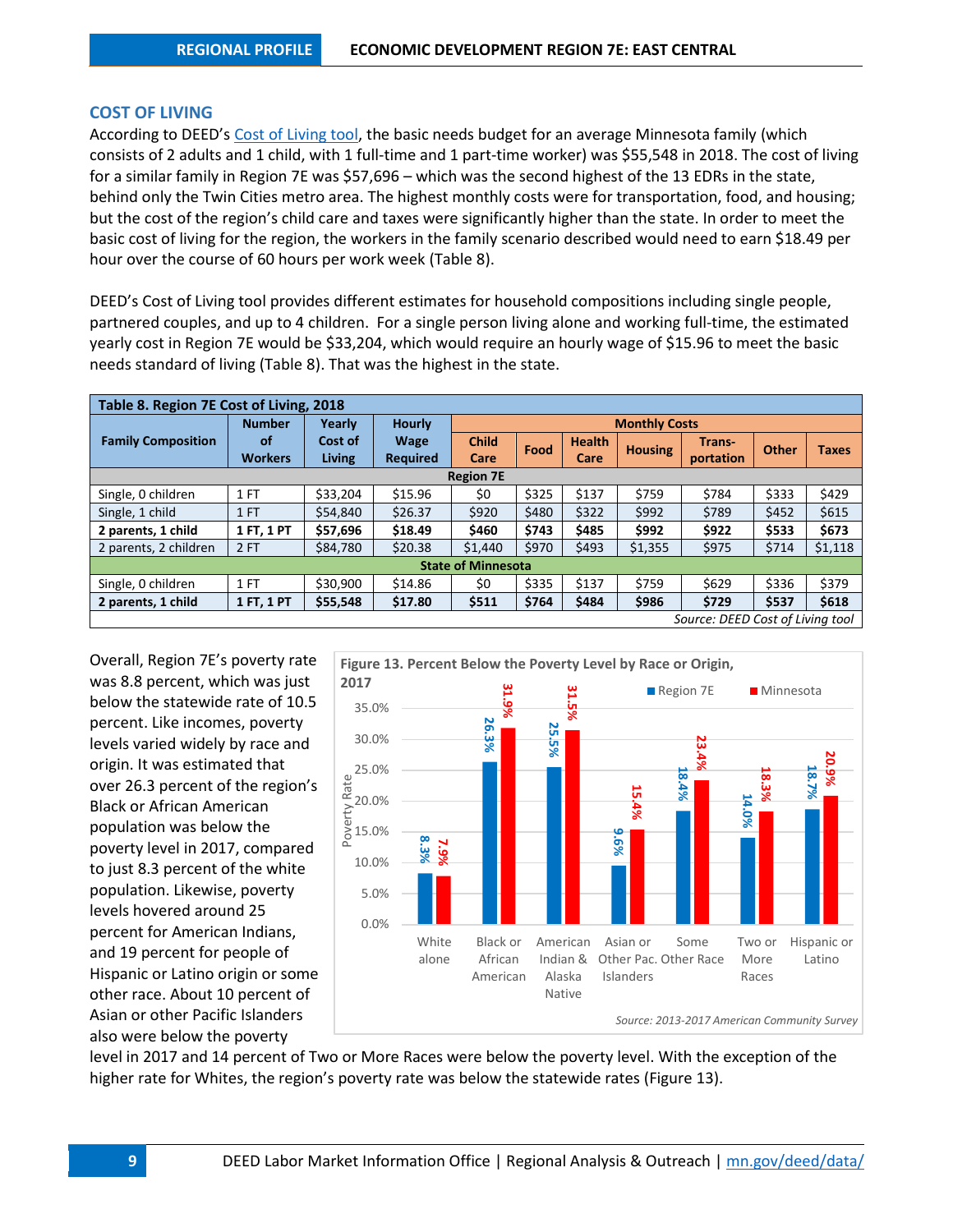### **WAGES AND OCCUPATIONS**

According to DEED's [Occupational Employment Statistics](http://www.mn.gov/deed/data/data-tools/oes/) program, the median hourly wage for all occupations in Region 7E was \$19.30 in the first quarter of 2019, which was the second highest wage level of the 13 EDRs in the state. Region 7E's median wage was \$1.65 below the state's median hourly wage, equaling 92 percent of the statewide wage rate, and \$3.48 below the median hourly wage in the 7-County Twin Cities metro area, which would amount to \$7,240 per year for a full-time worker. Region 7E had higher wages than surrounding regions like Region 7W at \$19.10 and Region 3 at \$18.57, but had slightly lower wages than Region 4 at \$18.28, Region 9 at \$18.24, but had much higher wages than Region 5 at \$17.28 (Table 9).

Nearly 15 percent of the jobs in Region 7E were office and administrative occupations, which had the same

| <b>Table 9. Occupational</b><br><b>Employment Statistics by</b><br>Region, 1st Qtr. 2019 | <b>Median</b><br>Hourly<br>Wage | Estimated<br>Regional<br>Employment |
|------------------------------------------------------------------------------------------|---------------------------------|-------------------------------------|
| EDR 1 - Northwest                                                                        | \$19.26                         | 39,880                              |
| <b>EDR 2 - Headwaters</b>                                                                | \$17.63                         | 32,590                              |
| EDR 3 - Arrowhead                                                                        | \$18.57                         | 144,430                             |
| <b>EDR 4 - West Central</b>                                                              | \$18.28                         | 89,170                              |
| <b>EDR 5 - North Central</b>                                                             | \$17.28                         | 62,180                              |
| <b>EDR 6E - Southwest Central</b>                                                        | \$18.15                         | 52,370                              |
| EDR 6W - Upper MN Valley                                                                 | \$18.01                         | 17,080                              |
| <b>EDR 7E - East Central</b>                                                             | \$19.30                         | 45,270                              |
| EDR 7W - Central                                                                         | \$19.10                         | 188,620                             |
| <b>EDR 8 - Southwest</b>                                                                 | \$17.66                         | 55,840                              |
| EDR 9 - South Central                                                                    | \$18.24                         | 103,510                             |
| EDR 10 - Southeast                                                                       | \$19.28                         | 241,540                             |
| EDR 11 - 7-County Twin Cities                                                            | \$22.78                         | 1,793,870                           |
| <b>State of Minnesota</b>                                                                | \$20.95                         | 2,867,700                           |
| <b>Source: DEED Occupational Employment Statistics</b>                                   |                                 |                                     |

concentration as the state as a whole. The highest location quotient was for protective service, at 1.8. Region 7E also had a higher share of workers in education, training and library; construction and extraction; healthcare support; installation, maintenance, and repair; community and social service; and farming, fishing, and forestry occupations (Table 10).

| Table 10. Region 7E Occupational Employment Statistics, 1 <sup>st</sup> Qtr. 2019 |                                 | <b>State of Minnesota</b>                                    |                          |                             |                                 |                                                              |                                        |
|-----------------------------------------------------------------------------------|---------------------------------|--------------------------------------------------------------|--------------------------|-----------------------------|---------------------------------|--------------------------------------------------------------|----------------------------------------|
|                                                                                   | Median<br>Hourly<br><b>Wage</b> | <b>Estimated</b><br>Regional<br><b>Employment Employment</b> | Share of<br><b>Total</b> | Location<br><b>Quotient</b> | <b>Median</b><br>Hourly<br>Wage | Estimated<br>Employment                                      | Share of<br><b>Total</b><br>Employment |
| <b>Total, All Occupations</b>                                                     | \$19.30                         | 45,270                                                       | 100.0%                   | 1.0                         | \$20.95                         | 2,867,700                                                    | 100.0%                                 |
| Office & Administrative Support                                                   | \$18.50                         | 6,250                                                        | 13.8%                    | 1.0                         | \$19.10                         | 405,970                                                      | 14.2%                                  |
| Sales & Related                                                                   | \$15.10                         | 4,560                                                        | 10.1%                    | 1.0                         | \$14.97                         | 277,070                                                      | 9.7%                                   |
| <b>Education, Training &amp; Library</b>                                          | \$21.49                         | 4,050                                                        | 8.9%                     | 1.5                         | \$24.22                         | 166,300                                                      | 5.8%                                   |
| Production                                                                        | \$19.22                         | 3,540                                                        | 7.8%                     | 1.0                         | \$18.68                         | 214,230                                                      | 7.5%                                   |
| Healthcare Practitioners & Technical                                              | \$34.12                         | 3,120                                                        | 6.9%                     | 1.0                         | \$35.79                         | 190,720                                                      | 6.7%                                   |
| <b>Transportation &amp; Material Moving</b>                                       | \$20.23                         | 2,570                                                        | 5.7%                     | 0.9                         | \$18.48                         | 177,580                                                      | 6.2%                                   |
| Management                                                                        | \$40.90                         | 2,390                                                        | 5.3%                     | 0.9                         | \$51.26                         | 171,250                                                      | 6.0%                                   |
| Personal Care & Service                                                           | \$12.59                         | 2,240                                                        | 4.9%                     | 1.0                         | \$12.90                         | 144,070                                                      | 5.0%                                   |
| <b>Construction &amp; Extraction</b>                                              | \$25.78                         | 2,230                                                        | 4.9%                     | 1.4                         | \$28.07                         | 100,510                                                      | 3.5%                                   |
| Food Preparation & Serving Related                                                | \$11.53                         | 2,140                                                        | 4.7%                     | 0.6                         | \$11.90                         | 242,170                                                      | 8.4%                                   |
| <b>Healthcare Support</b>                                                         | \$15.87                         | 2,000                                                        | 4.4%                     | 1.5                         | \$16.82                         | 83,380                                                       | 2.9%                                   |
| Installation, Maintenance & Repair                                                | \$21.93                         | 1,750                                                        | 3.9%                     | 1.1                         | \$23.13                         | 100,030                                                      | 3.5%                                   |
| <b>Business &amp; Financial Operations</b>                                        | \$28.31                         | 1,660                                                        | 3.7%                     | 0.6                         | \$33.03                         | 164,510                                                      | 5.7%                                   |
| <b>Community &amp; Social Service</b>                                             | \$22.30                         | 1,530                                                        | 3.4%                     | 1.7                         | \$22.73                         | 57,870                                                       | 2.0%                                   |
| Building, Grounds Cleaning & Maint.                                               | \$12.24                         | 1,290                                                        | 2.8%                     | 1.0                         | \$14.97                         | 85,820                                                       | 3.0%                                   |
| <b>Protective Service</b>                                                         | \$25.28                         | 1,260                                                        | 2.8%                     | 1.8                         | \$21.52                         | 44,390                                                       | 1.5%                                   |
| Architecture & Engineering                                                        | \$31.28                         | 870                                                          | 1.9%                     | 1.0                         | \$37.53                         | 56,070                                                       | 2.0%                                   |
| Computer & Mathematical                                                           | \$34.44                         | 650                                                          | 1.4%                     | 0.4                         | \$40.96                         | 96,020                                                       | 3.3%                                   |
| Arts, Design, Entertainment & Media                                               | \$11.90                         | 470                                                          | 1.0%                     | 0.8                         | \$24.35                         | 39,670                                                       | 1.4%                                   |
| Life, Physical & Social Science                                                   | \$26.87                         | 420                                                          | 0.9%                     | 1.0                         | \$33.54                         | 26,210                                                       | 0.9%                                   |
| Legal                                                                             | \$26.41                         | 190                                                          | 0.4%                     | 0.6                         | \$36.50                         | 19,870                                                       | 0.7%                                   |
| Farming, Fishing & Forestry                                                       | \$17.53                         | 90                                                           | 0.2%                     | 1.4                         | \$16.51                         | 3,980                                                        | 0.1%                                   |
|                                                                                   |                                 |                                                              |                          |                             |                                 | Source: DEED Occupational Employment Statistics, Qtr. 1 2019 |                                        |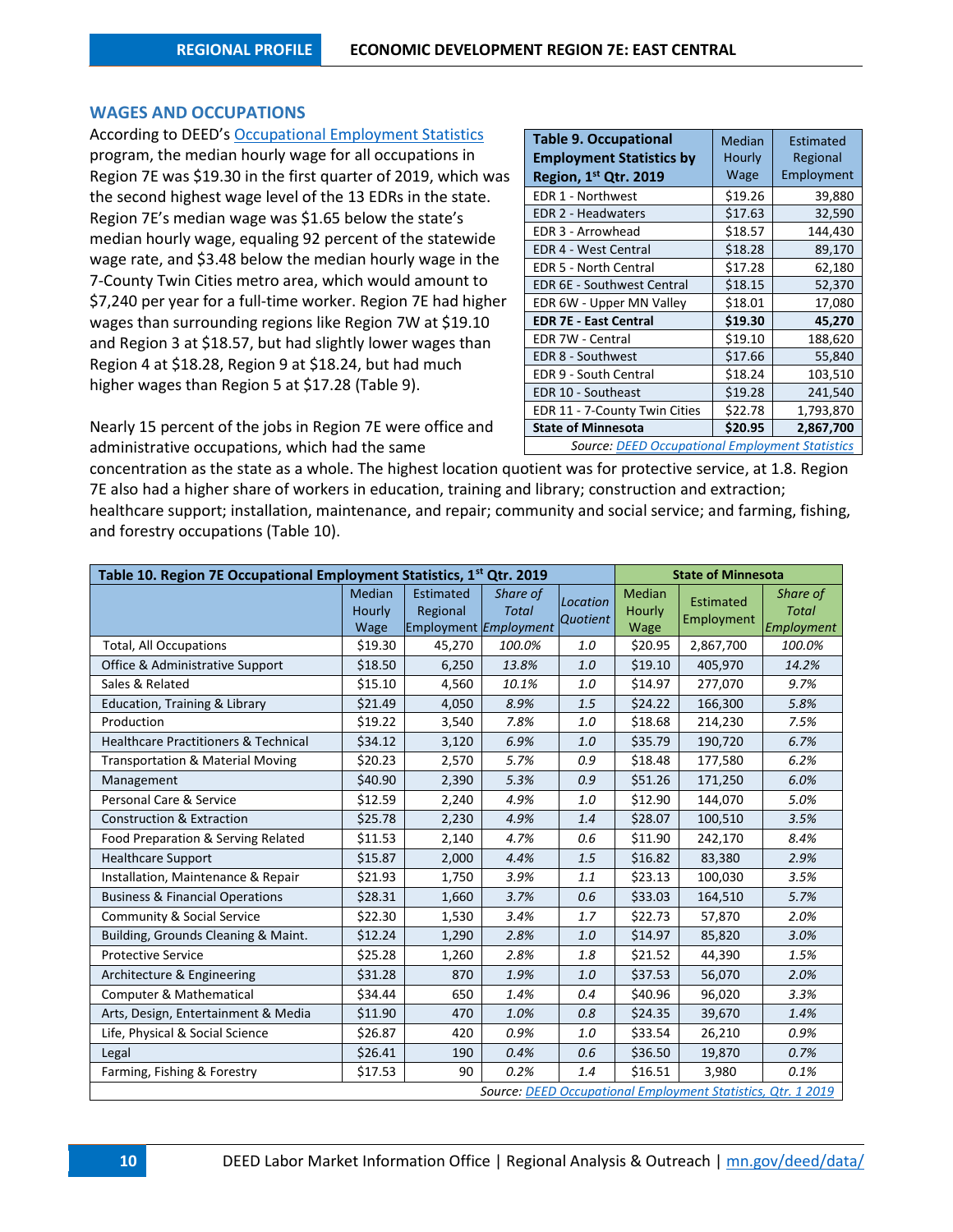Not surprisingly, the lowest-paying jobs are concentrated in food prep and serving, building, grounds cleaning and maintenance, sales and related, personal care and service, and healthcare support, which tend to have lower experience and educational requirements. For the most part, the gap in pay between Region 7E and the state is also much lower in these jobs. In contrast, the highest paying jobs are found in management, legal, architecture and engineering, computer and mathematical, healthcare practitioners, business and financial operations, and life, physical, and social science occupations, which all need higher levels of education and experience, including many that require postsecondary training. The pay gaps between the region and state are much bigger in these occupations.

### **JOB VACANCY SURVEY**

Employers in Region 7E reported 2,170 job vacancies in the fourth quarter of 2018, which was 239 more vacancies compared to one year prior, the highest 4<sup>th</sup> quarter number on record.

Overall, 44 percent of the openings were part-time, and almost one-third required postsecondary education, with a similar share requiring 1 or more years of experience. The percent of job openings requiring a college degree has been stable over time, while the percentage requiring less than a year of prior work experience has been increasing.

The median hourly wage offer for all openings was \$12.98, the third highest on record for  $4<sup>th</sup>$  quarter results. Wage offers range from under \$11 for sales, food prep and personal care and service jobs to \$25 per hour or more for management, healthcare practitioners, computer and mathematical, and architecture and engineering jobs. The largest number of openings were in production, sales and related, and personal care and service– those three groups accounted for one-third of the openings in the region (Table 11).

| Table 11. Region 7E Job Vacancy Survey Results, 4th Qtr. 2018 |                                                              |               |                                            |                                              |                                                              |                      |                                   |  |  |  |
|---------------------------------------------------------------|--------------------------------------------------------------|---------------|--------------------------------------------|----------------------------------------------|--------------------------------------------------------------|----------------------|-----------------------------------|--|--|--|
|                                                               | Number of <b>Percent</b><br><b>Total</b><br><b>Vacancies</b> | Part-<br>time | Percent<br><b>Temporary</b><br>or Seasonal | Requiring<br>Post-<br>Secondary<br>Education | Requiring 1 or<br>More Years of Certificate or<br>Experience | Requiring<br>License | Median<br>Hourly<br>Wage<br>Offer |  |  |  |
| <b>Total, All Occupations</b>                                 | 2,170                                                        | 44%           | 32%                                        | 28%                                          | 34%                                                          | 38%                  | \$12.98                           |  |  |  |
| Production                                                    | 260                                                          | 0%            | 68%                                        | 0%                                           | 0%                                                           | 0%                   | \$11.88                           |  |  |  |
| Sales & Related                                               | 253                                                          | 62%           | 3%                                         | 0%                                           | 37%                                                          | 1%                   | \$9.97                            |  |  |  |
| Personal Care & Service                                       | 251                                                          | 64%           | 29%                                        | 10%                                          | 8%                                                           | 27%                  | \$11.35                           |  |  |  |
| <b>Transportation &amp; Material Moving</b>                   | 246                                                          | 55%           | 62%                                        | 6%                                           | 34%                                                          | 74%                  | \$18.80                           |  |  |  |
| Building, Grounds Cleaning & Maint.                           | 193                                                          | 74%           | 38%                                        | 20%                                          | 6%                                                           | 24%                  | \$13.83                           |  |  |  |
| Education, Training & Library                                 | 187                                                          | 44%           | 38%                                        | 97%                                          | 75%                                                          | 97%                  | \$13.22                           |  |  |  |
| Food Preparation & Serving Related                            | 131                                                          | 66%           | 9%                                         | 4%                                           | 13%                                                          | 8%                   | \$11.45                           |  |  |  |
| <b>Construction &amp; Extraction</b>                          | 123                                                          | 34%           | 99%                                        | 5%                                           | 26%                                                          | 34%                  | \$23.18                           |  |  |  |
| <b>Healthcare Practitioners &amp; Technical</b>               | 114                                                          | 48%           | 3%                                         | 90%                                          | 78%                                                          | 95%                  | \$30.07                           |  |  |  |
| Office & Administrative Support                               | 95                                                           | 57%           | 0%                                         | 13%                                          | 35%                                                          | 3%                   | \$12.59                           |  |  |  |
| Installation, Maintenance & Repair                            | 89                                                           | 2%            | 0%                                         | 63%                                          | 98%                                                          | 60%                  | \$18.16                           |  |  |  |
| <b>Community &amp; Social Service</b>                         | 49                                                           | 26%           | 2%                                         | 85%                                          | 89%                                                          | 67%                  | \$22.63                           |  |  |  |
| Management                                                    | 32                                                           | 6%            | 9%                                         | 43%                                          | 65%                                                          | 36%                  | \$24.96                           |  |  |  |
| Architecture & Engineering                                    | 28                                                           | 0%            | 4%                                         | 100%                                         | 96%                                                          | 12%                  | \$39.42                           |  |  |  |
| <b>Healthcare Support</b>                                     | 26                                                           | 47%           | 0%                                         | 68%                                          | 12%                                                          | 88%                  | \$15.35                           |  |  |  |
| <b>Protective Service</b>                                     | 24                                                           | 55%           | 0%                                         | 54%                                          | 16%                                                          | 63%                  | \$17.58                           |  |  |  |
| <b>Business &amp; Financial Operations</b>                    | 11                                                           | 18%           | 0%                                         | 72%                                          | 100%                                                         | 36%                  | \$30.10                           |  |  |  |
| Computer & Mathematical                                       | 9                                                            | 0%            | 0%                                         | 100%                                         | 100%                                                         | 0%                   | \$15.00                           |  |  |  |
| Arts, Design, Entertainment & Media                           | 9                                                            | 0%            | 0%                                         | 0%                                           | 0%                                                           | 0%                   | \$17.98                           |  |  |  |
| Life, Physical & Social Sciences                              | 4                                                            | 0%            | 0%                                         | 100%                                         | 100%                                                         | 75%                  | \$25.91                           |  |  |  |
|                                                               |                                                              |               |                                            |                                              | Source: DEED Job Vacancy Survey, Qtr. 4 2018                 |                      |                                   |  |  |  |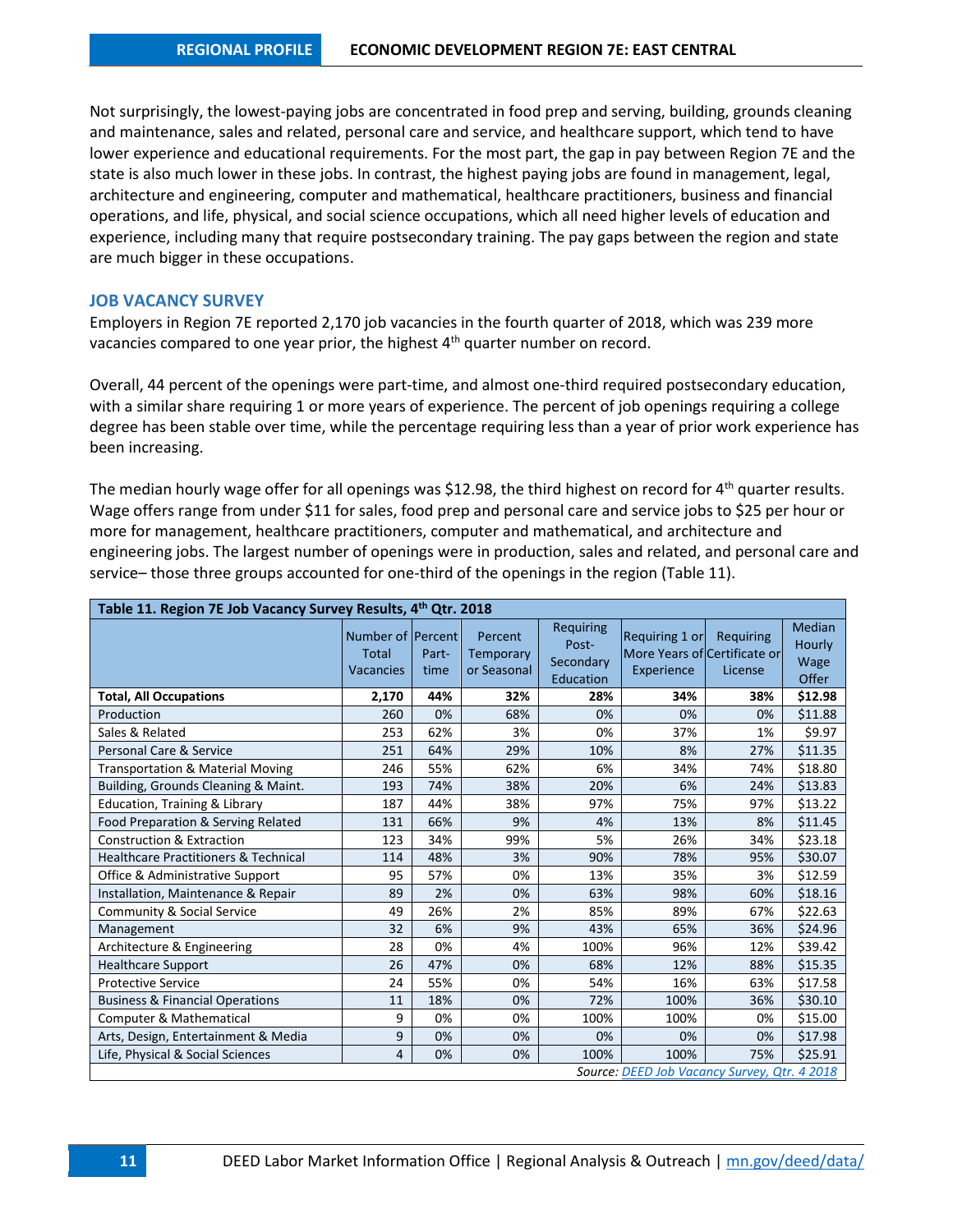### **EDUCATIONAL REQUIREMENTS**

Similar to Job Vacancy Survey results, data from DEED's Occupational Employment Statistics program shows that one-third of current jobs in the region require postsecondary education for entry. The other two-thirds can be started with a high school diploma or less and some amount of on-the-job training (Figure 14).

Certain careers – such as dentists, lawyers, and teachers – require a college education, while other jobs – including cost estimators, sales representatives, and correctional officers – do not. College is an excellent way to move up career ladders and open windows of opportunity to fields that would otherwise be closed, such as nursing or engineering. Many of these occupations



offer high wages and are in high demand in the marketplace. While education is typically a worthwhile investment, college can be expensive – with average annual expenses ranging between \$14,500 and almost \$50,000 per year in Minnesota. For those who go to college, choice of major matters – different programs lead to different jobs that earn different amounts of money.

### **EMPLOYMENT PROJECTIONS**

Region 7E is a part of the larger 13-county Central planning area, which is projected to grow 8.6 percent from 2016 to 2026, a gain of 26,629 new jobs. That is the fastest of the 6 planning regions in the state. In addition, the region is also expected to need 157,485 replacement openings to fill jobs left vacant by retirements and other career changers. Personal care and service, construction and extraction, transportation and material moving, sales and related, and healthcare support and practitioners are expected to see the most new growth, but every occupational group will show some future demand either through new jobs or replacement openings (Figure 15).

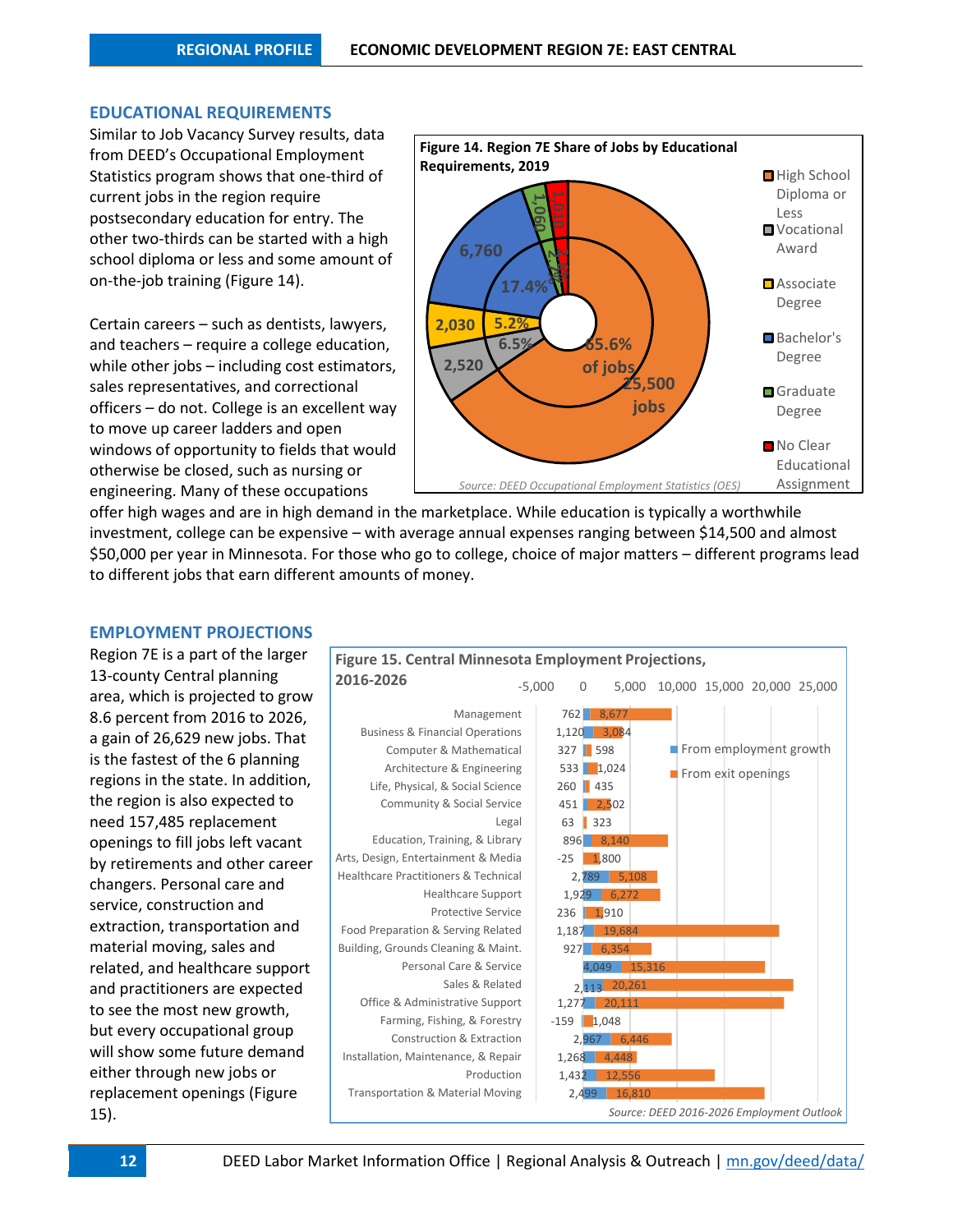### **OCCUPATIONS IN DEMAND**

According to DEED's [Occupations in Demand](http://www.mn.gov/deed/data/data-tools/oid/) tool, there are many occupations showing relatively high demand in the region, with training and education requirements ranging from short-term on-the-job training to postsecondary education to advanced degrees. Many of the occupations in demand in the region require a high school diploma or less. These occupations are spread across different sectors but are also concentrated in the region's major industries. For example, personal care aides and home health aides, retail sales workers, nurses, mechanics and truck drivers, welders, and healthcare practitioners are all occupations in demand based on the consistent need for these workers (see Table 12).

| Table 12. Region 7E Occupations in Demand by Education Level, 2019 |                                   |                                       |                                    |  |  |  |  |
|--------------------------------------------------------------------|-----------------------------------|---------------------------------------|------------------------------------|--|--|--|--|
| <b>Less than High School</b>                                       | <b>High School or Equivalent</b>  | Some College or Assoc. Degree         | <b>Bachelor's Degree or Higher</b> |  |  |  |  |
| Retail Salesperson                                                 | Heavy & Tractor-Trailer Truck     | <b>Registered Nurses</b>              | <b>Elementary School Teachers</b>  |  |  |  |  |
| (525, 362)                                                         | Drivers (\$48,425)                | (\$77,526)                            | (557,806)                          |  |  |  |  |
| <b>Personal Care Aides</b>                                         | First-Line Supervisors of Retail  | <b>Nursing Assistants</b>             | Secondary School Teachers          |  |  |  |  |
| ( \$26, 819)                                                       | Sales Workers (\$41,149)          | ( \$35, 265)                          | (558,086)                          |  |  |  |  |
| Combined Food Prep &                                               | <b>Teacher Assistants</b>         | <b>LPN &amp; Vocational Nurses</b>    | Software Developers,               |  |  |  |  |
| Serving Workers (\$23,801)                                         | (530, 937)                        | (546, 876)                            | Applications (\$85,496)            |  |  |  |  |
| Cashiers                                                           | Carpenters                        | <b>Automotive Service Technicians</b> | Preschool Teachers, Except         |  |  |  |  |
| (524, 482)                                                         | (550, 024)                        | & Mechanics (\$39,870)                | Special Education (\$32,388)       |  |  |  |  |
| Stock Clerks & Order Fillers                                       | First-Line Sprvsr. of Food Prep & | Heating, Air Cond. (HVAC) &           | Human Resources Specialists        |  |  |  |  |
| (525, 685)                                                         | Serving Workers (\$36,181)        | Refrig. Mechanics (\$51,059)          | (556, 611)                         |  |  |  |  |
| Janitors & Cleaners                                                | Welders, Cutters, Solderers, &    | <b>Machinists</b>                     | <b>Middle School Teachers</b>      |  |  |  |  |
| (529, 692)                                                         | Brazers (\$46,676)                | (549, 847)                            | (560,055)                          |  |  |  |  |
| Laborers & Freight, Stock,                                         | Secretaries & Administrative      | Hairdressers, Hairstylists, &         | <b>Industrial Engineers</b>        |  |  |  |  |
| & Material (\$34,830)                                              | Assistants (\$41,947)             | Cosmetologists (\$30,265)             | (582, 415)                         |  |  |  |  |
| Home Health Aides                                                  | Office Clerks, General            | Police & Sheriff's Patrol Officers    | Market Research Analysts &         |  |  |  |  |
| (528, 942)                                                         | ( \$36, 597)                      | (563, 297)                            | Marketing Spec. (\$52,743)         |  |  |  |  |
| Cooks, Restaurant                                                  | Maintenance & Repair Workers,     | Electricians                          | <b>Nurse Practitioners</b>         |  |  |  |  |
| (527, 711)                                                         | General (\$43,720)                | (568, 811)                            | ( \$105, 231)                      |  |  |  |  |
| Maids & Housekeeping                                               | <b>Customer Service</b>           | Radiologic Technologists              | <b>Financial Managers</b>          |  |  |  |  |
| Cleaners (\$26,215)                                                | Representatives (\$34,038)        | (562, 286)                            | (593,620)                          |  |  |  |  |
| Source: DEED Occupations in Demand                                 |                                   |                                       |                                    |  |  |  |  |

# **ECONOMY**

### **INDUSTRY EMPLOYMENT**

According to DEED's [Quarterly Census of Employment & Wages \(QCEW\) program,](http://www.mn.gov/deed/data/data-tools/qcew/) Region 7E was home to 3,653 business establishments providing 48,367 covered jobs through 2018, with a total payroll of just over \$1.9 billion. That was about 1.7 percent of total employment in the state of Minnesota, making it the fourth smallest of the 13 EDRs in the state. Average annual wages were \$39,503 in the region, which was about \$18,500 lower than the state's average annual wage, and the third lowest of the 13 EDRs.

| Table 13. Region 7E Industry Employment Statistics, 2018              |               |               |                      | Average     | 2013-2018 |               | 2017-2018 |               |
|-----------------------------------------------------------------------|---------------|---------------|----------------------|-------------|-----------|---------------|-----------|---------------|
|                                                                       | <b>Number</b> | <b>Number</b> |                      | Annual      | Change    | Percent       | Change    | Percent       |
| Geography                                                             | of Firms      | of Jobs       | <b>Total Payroll</b> | <b>Wage</b> | in Jobs   | <b>Change</b> | in Jobs   | <b>Change</b> |
| <b>Region 7E</b>                                                      | 3,653         | 48.367        | \$1.910.621.111      | \$39,503    | $+2.093$  | +4.5%         | $+247$    | $+0.5%$       |
| Chisago Co.                                                           | 1,164         | 15,484        | \$689,480,735        | \$44,529    | $+1,382$  | $+9.8%$       | $+74$     | $+0.5%$       |
| Isanti Co.                                                            | 814           | 11,066        | \$452,353,477        | \$40,878    | $+302$    | $+2.8%$       | $+244$    | $+2.3%$       |
| Kanabec Co.                                                           | 322           | 3,834         | \$152,616,253        | \$39,806    | $+151$    | $+4.1%$       | $-78$     | $-2.0%$       |
| Mille Lacs Co.                                                        | 710           | 9,689         | \$347,652,303        | \$35,881    | $+154$    | +1.6%         | +48       | $+0.5%$       |
| Pine Co.                                                              | 643           | 8,293         | \$268,518,343        | \$32,379    | $+105$    | $+1.3%$       | $-42$     | $-0.5%$       |
| <b>State of Minnesota</b>                                             | 175,424       | 2,881,172     | \$167,122,456,472    | \$58,005    | +189,002  | +7.0%         | +27.207   | $+1.0%$       |
| <b>Source: DEED Quarterly Census of Employment &amp; Wages (QCEW)</b> |               |               |                      |             |           |               |           |               |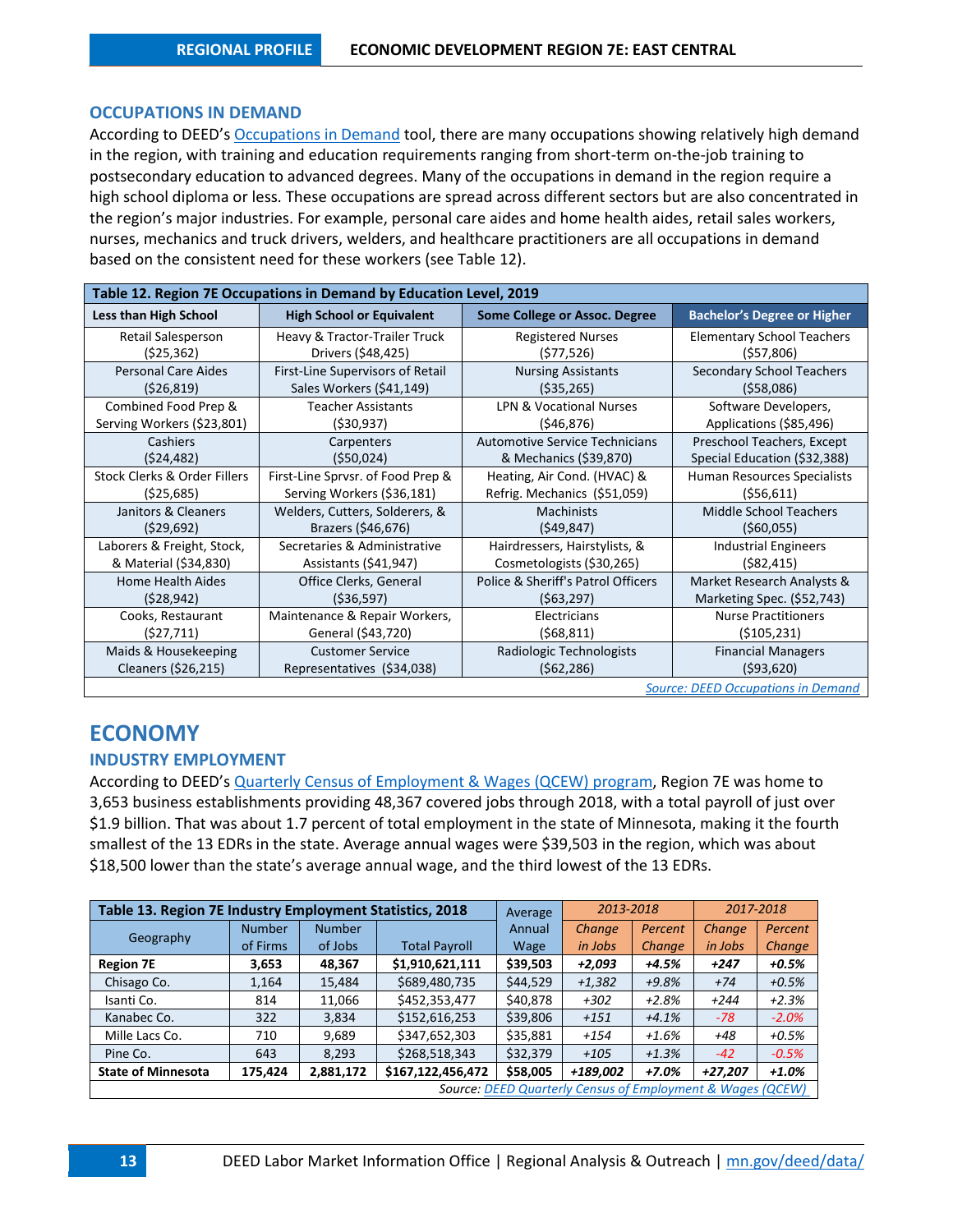Chisago County is the largest employment center in the region, with 15,484 jobs at 1,164 firms; accounting for 32 percent of the region's jobs. Isanti County was the next largest, with 11,066 jobs at 814 firms, followed by Mille Lacs County with 710 firms and 9,689 jobs and Pine County with 8,293 jobs at 643 firms (Table 13).

Region 67 has seen employment ups and downs over the past 15 years, but ended 2018 with about 2,540 more jobs than it had in 2003. The region was hit harder during the recession than the state, experiencing severe job declines from 2007 to 2010. Since then, Region 7E has seen a steady but slower recovery than the rest of the state, which gained jobs at a 7.0 percent clip from 2013 to 2018, compared to a 4.5 percent increase in the region. Region 7E finally regained all of the jobs lost during the recession in 2015, while the state reached breakeven in 2013 (Figure 14).



With 9,798 jobs at 342 firms, health care and social assistance is the largest employing industry in Region 7E, accounting for 20.1 percent of total jobs in the region. Due to the region's older population, the largest sector was nursing and residential care facilities, which had 3,918 jobs. However, the region's fastest growing health care sector was ambulatory health care services, including clinics and offices of doctors, dentists, and other health care practitioners; as well as home health care services.

Accommodation and food services is the next largest industry in Region 7E, with 6,554 jobs at 297 firms, accounting for 13.6 percent of total jobs in the region. The related arts, entertainment, and recreation industry also provides 787 jobs at 79 locations, after seeing a shift of jobs between the two industries due to a classification change. Retail Trade is the third largest industry with 6,248 jobs at 467 stores. These three industries provide 28.1 percent of the region's jobs, but have relatively low wages.

Despite losing 276 jobs in the past 5 years, manufacturing is still the fourth largest industry in Region 7E, with 5,100 jobs at 246 firms. Wages in manufacturing were over \$9,000 higher than in the total of all industries. Region 7E also has a high concentration of public sector jobs in educational services, with 4,829 jobs at 72 institutions – primarily at elementary and secondary schools, but also at junior colleges – and in public administration.

Other important industries in Region 7E include construction, other services, professional and technical services, transportation and warehousing, administrative support and waste management services, and finance and insurance. Thirteen of the 20 main industries in the region added jobs since 2013, with professional and technical services growing by more than 50 percent. Substantial growth also occurred in construction, retail trade, and health care and social assistance. In contrast, the region saw job losses in thirteen of the 20 industries in the past year, with a big drop in professional and technical services (Table 14).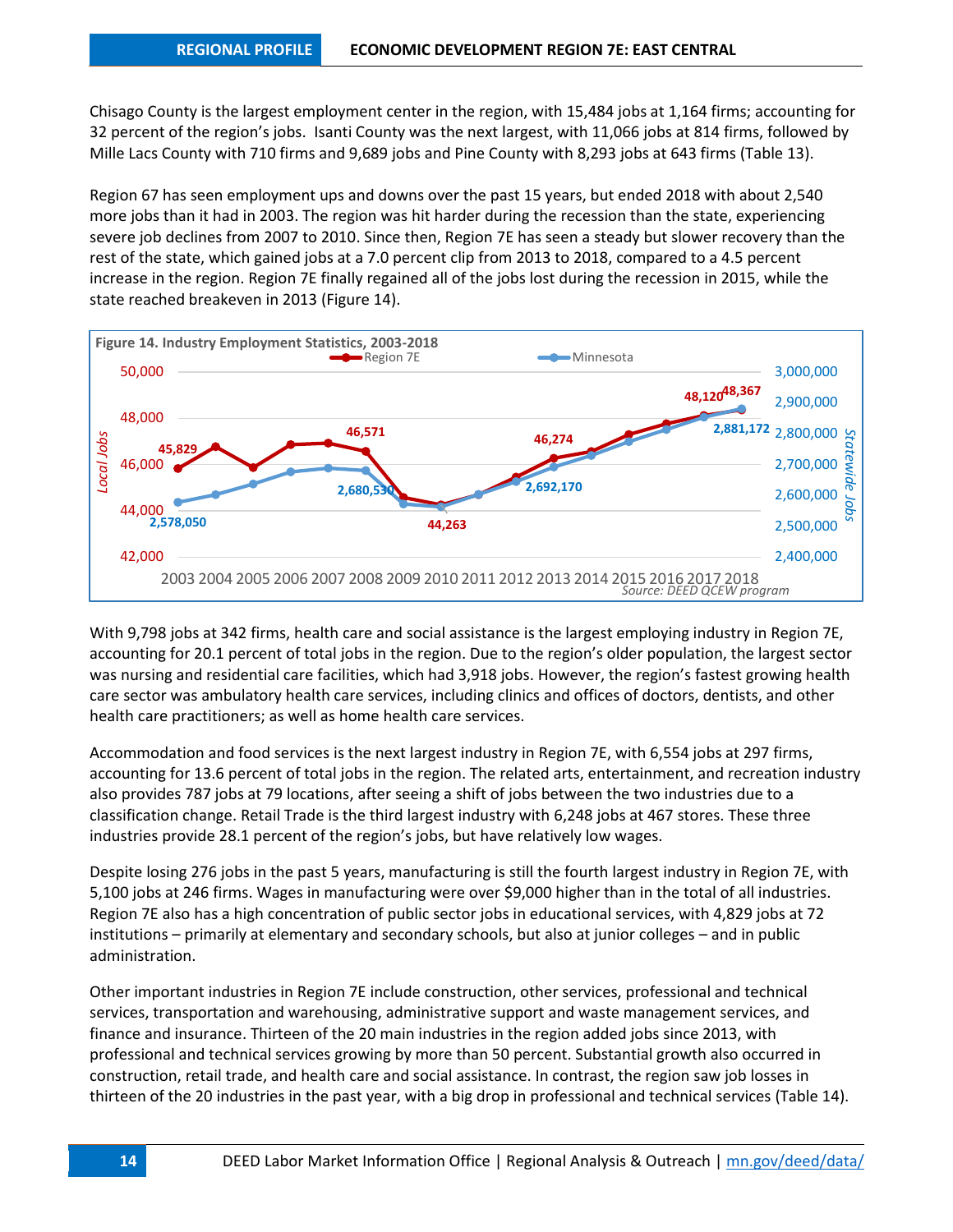| Table 14. Region 7E Industry Employment Statistics, 2018   |                  |               |                      |          |           |          |         |           |
|------------------------------------------------------------|------------------|---------------|----------------------|----------|-----------|----------|---------|-----------|
|                                                            | 2018 Annual Data |               |                      | Avg.     | 2013-2018 |          |         | 2017-2018 |
|                                                            | <b>Number</b>    | <b>Number</b> | <b>Total Payroll</b> | Annual   | Change    | Percent  | Change  | Percent   |
| <b>NAICS Industry Title</b>                                | of Firms         | of Jobs       | (51,000s)            | Wage     | in Jobs   | Change   | in Jobs | Change    |
| <b>Total, All Industries</b>                               | 3,653            | 48,367        | \$1,910,621          | \$39,503 | +2,093    | +4.5%    | +247    | 0.5%      |
| <b>Health Care &amp; Social Assistance</b>                 | 342              | 9,798         | \$418,612            | \$42,724 | $+23$     | $+0.2%$  | $-125$  | $-1.3%$   |
| <b>Accommodation &amp; Food Services</b>                   | 297              | 6,554         | \$132,766            | \$20,257 | $+1,481$  | $+29.2%$ | $+31$   | $+0.5%$   |
| <b>Retail Trade</b>                                        | 467              | 6,248         | \$160,284            | \$25,654 | $+621$    | $+11.0%$ | $+316$  | $+5.3%$   |
| Manufacturing                                              | 246              | 5,100         | \$251,265            | \$49,268 | $-276$    | $-5.1%$  | $-20$   | $-0.4%$   |
| <b>Educational Services</b>                                | 72               | 4,829         | \$201,658            | \$41,760 | $+210$    | $+4.5%$  | $-17$   | $-0.4%$   |
| <b>Public Administration</b>                               | 155              | 4,055         | \$195,901            | \$48,311 | $+251$    | $+6.6%$  | $+95$   | $+2.4%$   |
| Construction                                               | 613              | 2,766         | \$154,571            | \$55,883 | $+686$    | +33.0%   | $+102$  | $+3.8%$   |
| <b>Other Services</b>                                      | 399              | 1,460         | \$35,353             | \$24,215 | $+145$    | $+11.0%$ | $-9$    | $-0.6%$   |
| Professional & Technical Services                          | 193              | 1,233         | \$102,867            | \$83,428 | $+429$    | $+53.4%$ | $-93$   | $-7.0%$   |
| Transportation & Warehousing                               | 159              | 1,165         | \$45,960             | \$39,451 | $+142$    | +13.9%   | $+46$   | $+4.1%$   |
| Admin. Support & Waste Mgmt. Svcs.                         | 152              | 995           | \$46,282             | \$46,514 | $-66$     | $-6.2%$  | $-1$    | $-0.1%$   |
| Finance & Insurance                                        | 121              | 991           | \$50,527             | \$50,986 | $+8$      | $+0.8%$  | $+10$   | $+1.0%$   |
| Arts, Entertainment, & Recreation                          | 79               | 787           | \$11,437             | \$14,533 | $-1,689$  | $-68.2%$ | $-1$    | $-0.1%$   |
| <b>Wholesale Trade</b>                                     | 116              | 718           | \$30,665             | \$42,709 | $-1$      | $-0.1%$  | $-38$   | $-5.0%$   |
| Information                                                | 45               | 600           | \$23,224             | \$38,707 | $+126$    | $+26.6%$ | $-11$   | $-1.8%$   |
| Agriculture, Forestry, Fish & Hunt                         | 57               | 390           | \$11,933             | \$30,598 | $-33$     | $-7.8%$  | $-32$   | $-7.6%$   |
| Real Estate & Rental & Leasing                             | 106              | 309           | \$8,092              | \$26,186 | $+40$     | $+14.9%$ | $+23$   | $+8.0%$   |
| <b>Utilities</b>                                           | 21               | 252           | \$22,171             | \$87,981 | $-1$      | $-0.4%$  | $-2$    | $-0.8%$   |
| <b>Management of Companies</b>                             | 8                | 80            | \$5,385              | \$67,314 | $-4$      | $-4.8%$  | $-16$   | $-16.7%$  |
| Mining                                                     | 6                | 32            | \$1,665              | \$52,026 | $+0$      | $+0.0%$  | $-12$   | $-27.3%$  |
| Source: DEED Quarterly Census of Employment & Wages (QCEW) |                  |               |                      |          |           |          |         |           |

### **INDUSTRY EMPLOYMENT**

According to DEED's Quarterly Employment Demographics (QED) program, the workforce in the region was aging over the past 10 years. Nearly one-quarter (23.9%) of workers in the region were 55 years or older, compared to 21.6 percent statewide and just 17.3 percent in the region one decade earlier. In contrast, the percentage of teenaged workers was falling, and while wages were going up for younger workers, the number of hours worked was going down (Table 15).

As noted above, wages were climbing across the board for all workers due to rising demand and a tight labor market. While wages were still lowest for the youngest and oldest workers who tend to fill lower-skilled, lessthan-fulltime jobs in industries like retail trade and accommodation and food services, these two age groups enjoyed the fastest percentage increase in wages from 2008 to 2018. Wages were highest for workers between 45 and 64 years of age, and males worked more hours than females, though the gap was narrowing.

| Table 15. Workforce Demographics by Age Group and Gender, Total of All Industries, 2008-2018 |                |               |                                                |        |                      |         |                          |      |
|----------------------------------------------------------------------------------------------|----------------|---------------|------------------------------------------------|--------|----------------------|---------|--------------------------|------|
|                                                                                              |                | Percentage of | <b>Percent of Workers,</b><br><b>Minnesota</b> |        | <b>Median Hourly</b> |         | <b>Median Hours</b>      |      |
| <b>Region 7E</b>                                                                             | <b>Workers</b> |               |                                                |        | <b>Wage</b>          |         | <b>Worked (Per Qtr.)</b> |      |
|                                                                                              | 2018           | 2008          | 2018                                           | 2008   | 2018                 | 2008    | 2018                     | 2008 |
| Total, all ages                                                                              | 100.0%         | 100.0%        | 100.0%                                         | 100.0% | \$16.33              | \$13.50 | 336                      | 377  |
| 19 years & under                                                                             | 9.4%           | 10.6%         | 5.5%                                           | 7.9%   | \$10.27              | \$7.27  | 122                      | 133  |
| 20 to 24 years                                                                               | 9.2%           | 10.4%         | 10.1%                                          | 11.9%  | \$13.18              | \$10.45 | 251                      | 288  |
| 25 to 44 years                                                                               | 38.3%          | 38.7%         | 43.2%                                          | 43.0%  | \$18.37              | \$15.27 | 401                      | 424  |
| 45 to 54 years                                                                               | 19.2%          | 23.0%         | 19.6%                                          | 22.2%  | \$19.96              | \$16.02 | 427                      | 463  |
| 55 to 64 years                                                                               | 18.1%          | 13.3%         | 16.8%                                          | 12.0%  | \$18.42              | \$15.66 | 414                      | 435  |
| 65 years & over                                                                              | 5.8%           | 4.0%          | 4.8%                                           | 3.0%   | \$14.92              | \$11.86 | 180                      | 211  |
| Male                                                                                         | 42.5%          | 43.3%         | 49.2%                                          | 49.2%  | \$18.08              | \$15.50 | 398                      | 438  |
| Female                                                                                       | 57.5%          | 56.7%         | 50.8%                                          | 50.8%  | \$15.62              | \$12.33 | 314                      | 343  |
| <b>Source: DEED Quarterly Employment Demographics</b>                                        |                |               |                                                |        |                      |         |                          |      |